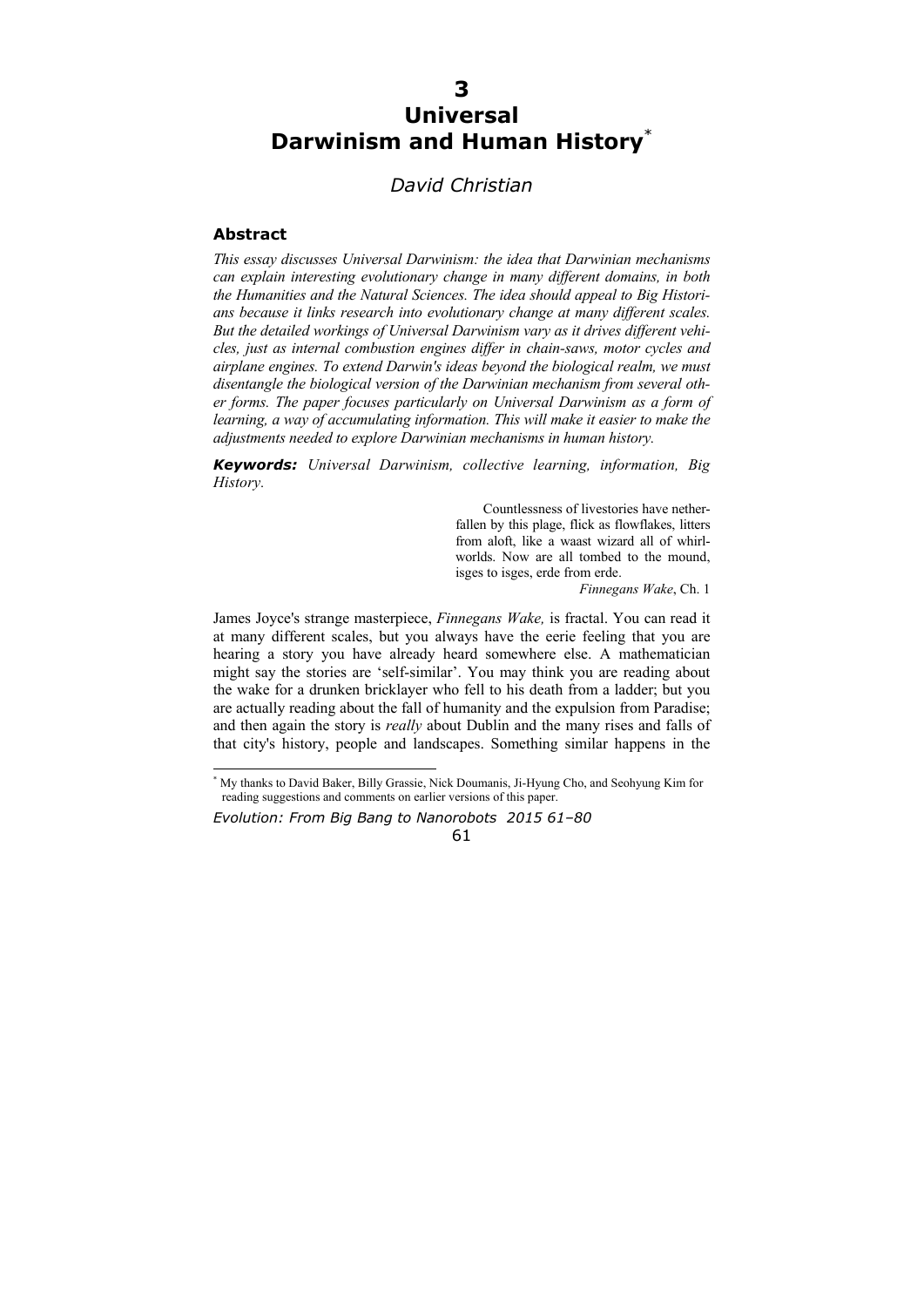emerging discipline of Big History (see Christian 2004, 2010). Big History surveys the past at the scales of cosmology, physics, geology, biology and human history. Each discipline tells its own story, but as you get to know the stories, they start to overlap, and we begin to see each discipline refracted in the others. Like *Finnegans Wake*, Big History is 'self-similar'. And like *Finnegans Wake,*  Big History derives much of its power from the synergies that arise when you glimpse unexpected connections across different scales and domains.

This paper explores one of these fractal phenomena: 'Universal Darwinism'. In biology, the Darwinian paradigm describes a distinctive form of evolutionary change that generates adaptive change through repeated copying of selected variants. Universal Darwinism is the idea that similar mechanisms may also work in many other domains. If so, do they always work as they do in biology? Or can we distinguish between a core machinery and the modifications needed to drive it in different environments?

#### **Universal Darwinism**

Richard Dawkins coined the phrase 'Universal Darwinism' in an essay published in 1983. If we find life beyond this earth, he argued, it will surely evolve by 'the principles of Darwinism' (Dawkins 1983: 403). But there will also be differences. For example, the replicators may not be genes. Dawkins suggested that human culture might offer an example in the 'meme', an idea or cultural artifact such as a song or fashion that varies, that replicates through imitation, that travels in sound or images, and colonizes human minds when selected from a population of rival artifacts (on meme theory see Blackmore 1999). More generally, he suggested that, 'Whenever conditions arise in which a new kind of replicator *can* make copies of itself, the new replicators *will* tend to take over, and start a new kind of evolution of their own' (Dawkins 2006: 193–194).

Universal Darwinism treats natural selection as one member of a family of evolutionary machines that generate adaptive change through repetitive, algorithmic processes. Always we see variation, selection and replication. Some variations are selected, then copied and preserved with slight modifications, after which the process repeats again and again.

Here is a description of the basic machinery by a physicist, Lee Smolin,

To apply natural selection to a population, there must be:

• a space of parameters for each entity, such as the genes or the phenotypes;

• a mechanism of reproduction;

 a mechanism for those parameters to change, but slightly, from parent to child;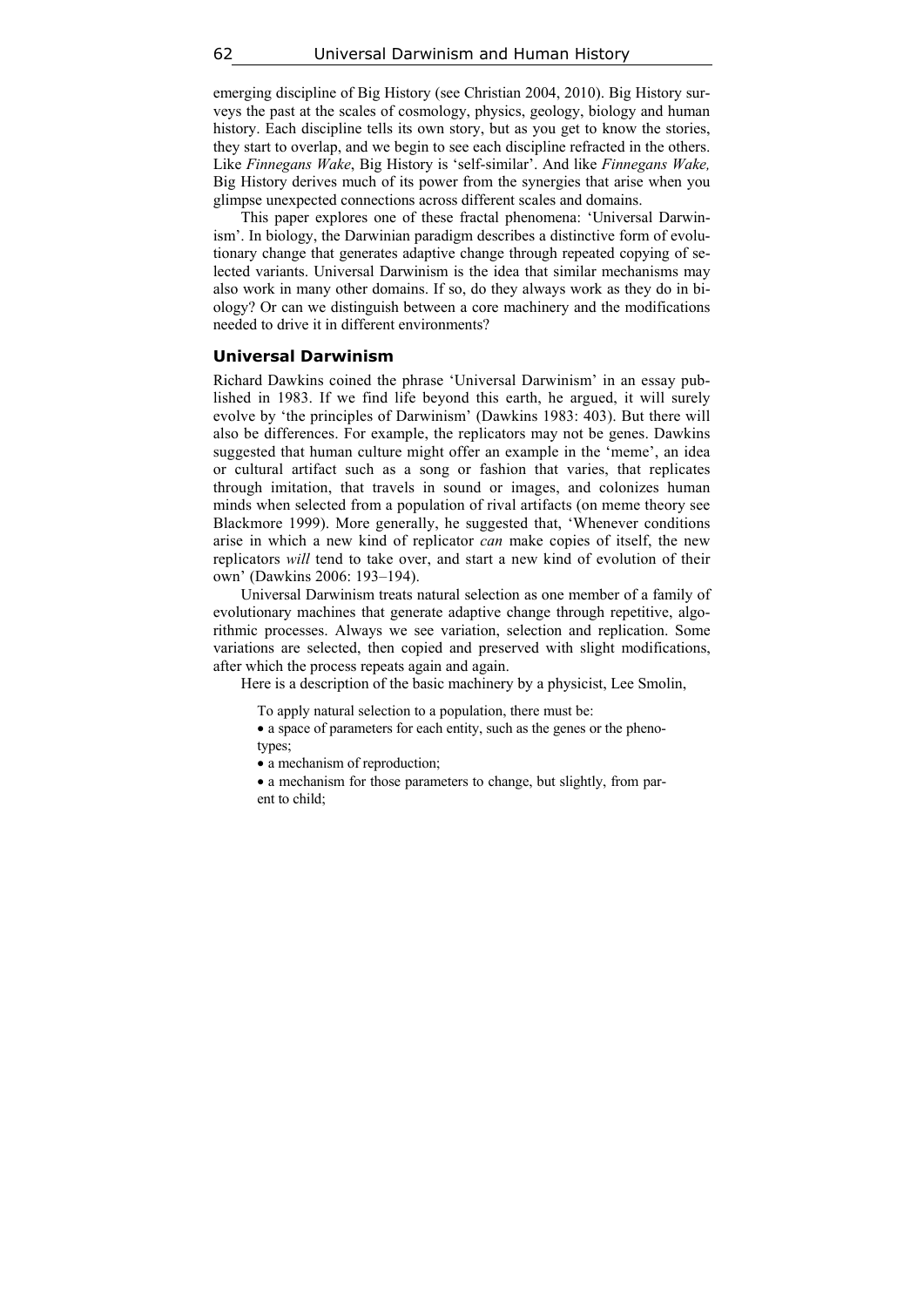differentiation, in that reproductive success strongly depends on the parameters (Smolin 2005: 34).

And here, to illustrate slight variations in our understanding of the basic machinery, is a description by a psychologist, Susan Blackmore:

Darwin's argument requires three main features: variation, selection and retention (or heredity). That is, first there must be variation so that not all creatures are identical. Second, there must be an environment in which not all the creatures can survive and some varieties do better than others. Third, there must be some process by which offspring inherit characteristics from their parents. If all these three are in place then any characteristics that are positively useful for survival in that environment must tend to increase (Blackmore 1999:  $10-11$ ).

Repeated many times, these simple rules yield interesting evolutionary change. Variation creates diversity, but by selecting some variations over others you steer diversification in a particular direction. You ensure that surviving variations will fit the environment that selected them, so they will be 'adapted'. In this way, the Darwinian machinery steers change away from the random mush ordained by entropy and the second law of thermodynamics. And if by chance some selected variants are slightly more complex than others, then we have, in Universal Darwinism, a way of increasing complexity. Indeed, Lee Smolin argues that natural selection provides the *only* scientific way to explain how complexity can increase against the tide of entropy (Smolin 2005: 34). (As I write this paper, I watch myself selecting some ideas, words and metaphors, and rejecting others; and I know that eventually the paper itself will have to take its chances in a competitive world populated by many other academic papers.)

So powerfully does the Darwinian machinery steer biological change that many find it hard to avoid imagining that there must be a designer. Surely, organs as beautifully designed as wings or brains must have been, well, designed! Yet natural selection needs no cosmic project manager. This is what Daniel Dennett called 'Darwin's Dangerous Idea': operating without purpose, the Darwinian algorithm creates the appearance of purposefulness (Dennett 1995). From camels to chameleons, species fit their environments so precisely that they seem to transcend the laws of entropy. Yet they need no teleology and no driver. Darwin's ideas threatened theism because they explained the appearance of direction without needing a divine director (*Ibid.*).

Even in Darwin's time, some wondered if the same machinery could work outside the domain of biology. In a section on language in Chapter 3 of *The Descent of Man,* Darwin wondered if languages evolved like living organisms. After all, he noted, languages vary, they are reproduced, and their components – words, grammatical forms and even particular languages – are sub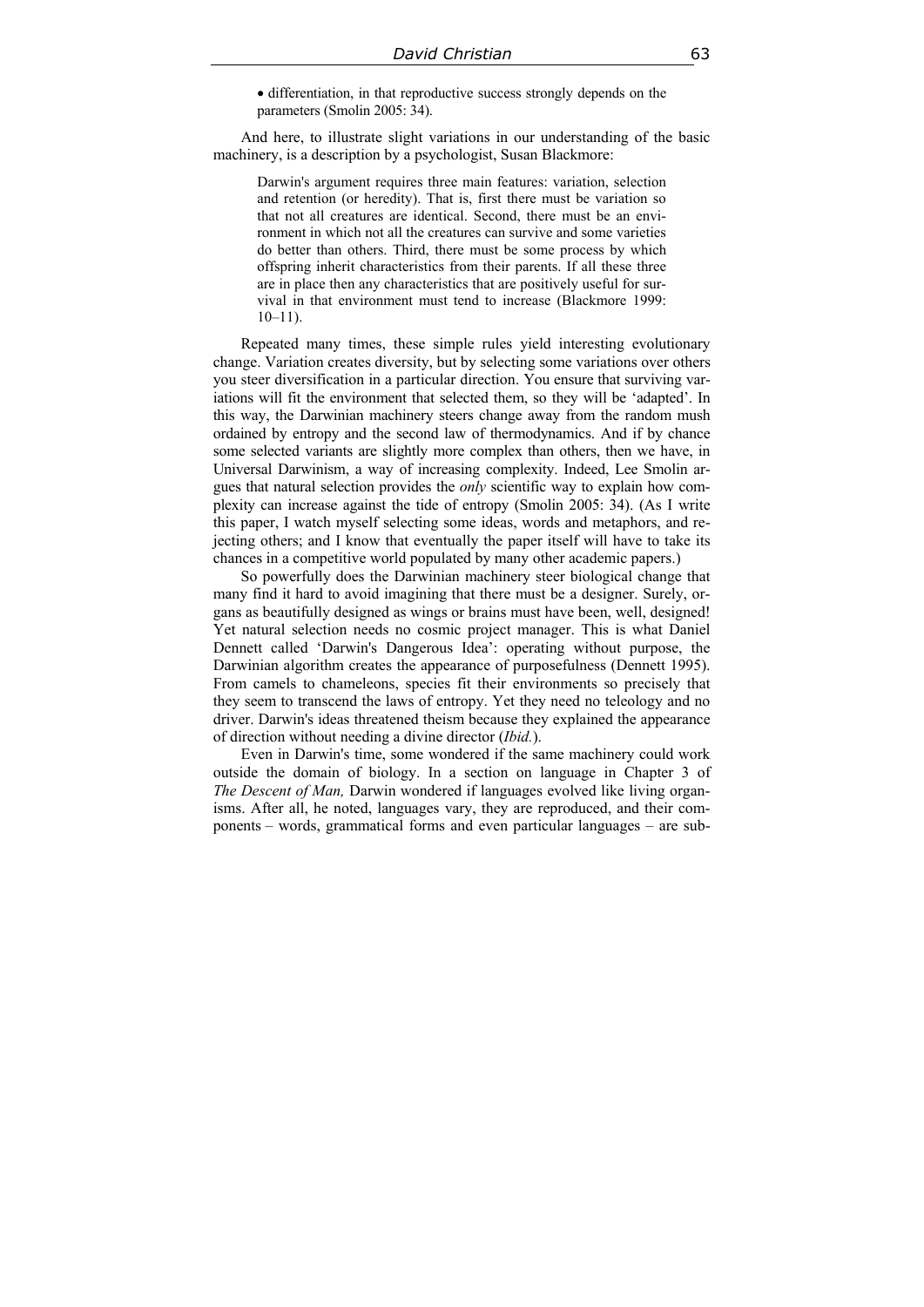ject to selection for their 'inherent virtue'. Darwin concluded that, 'The survival or preservation of certain favoured words in the struggle for existence is natural selection' (Darwin 1989: 95). Darwin's friend, Thomas H. Huxley, suggested that there might be evolutionary competition between different bodily organs, while William James extended the idea of evolution to learning in general (Plotkin 1994: 61–64).

But it was in biology that Darwin's ideas really triumphed. In the 1930s and 1940s, several lines of research converged in the 'neo-Darwinian synthesis', which fixed several weaknesses in Darwin's original theory. For example, Darwin assumed that inheritance was blended, an idea that threatened to eliminate successful variations by driving all variation towards a mean; Darwin also feared that natural selection worked too slowly to generate today's biodiversity, particularly on a planet he believed to be less than 100 million years old. The neo-Darwinian synthesis used the work of Gregor Mendel to show that inheritance works not by blending but by copying discrete alleles. August Weismann showed the importance of distinguishing between phenotype and genotype, between characteristics acquired during an organism's lifetime, and those inherited through the germ line, which ruled out intentional or 'Lamarckian' forms of evolution; and this suggested that genetic mutations had to be random rather than purposeful. Finally, population geneticists such as Ronald A. Fisher and John B. S. Haldane proved mathematically that successful genes could spread fast enough to generate all the variety we see today, and geologists showed that the earth was almost 50 times older than Darwin had supposed (Mesoudi 2011: 40–51). Just as James Watt's modified steam engine made it industry's standard prime mover, so the neo-Darwinian synthesis turned Darwinism into biology's standard explanation for biological change. The discovery of DNA and the evolution of genetic research consolidated Darwinism's paradigm role within biology.

Paradoxically, the success of the neo-Darwinian synthesis inhibited its use in other fields by creating the impression that all Darwinian machines had to be neo-Darwinian. Replicators had to be particulate; they had to be distinct from the entities in which they were tested (phenotypes or bodies); and variation had to arise randomly. Outside of biology, the neo-Darwinian model worked much less well than it did within biology. Historians and social scientists resisted Darwinian models for another reason: applied carelessly or too rigidly, they seemed to encourage Social Darwinism. The idea of Social Darwinism attracted scholarly attention after the publication of Richard Hofstadter's, *Social Darwinism in American Thought,* in 1944 (Hofstadter 1944). For Hofstadter, Social Darwinism's primary meaning was 'biologically derived social speculation'; but others associated it more closely with racist theories, though even Hofstadter had warned that '[Darwinism] was a neutral instrument, capable of supporting opposite ideologies' (Leonard 2009: 41–48). These fears helped pre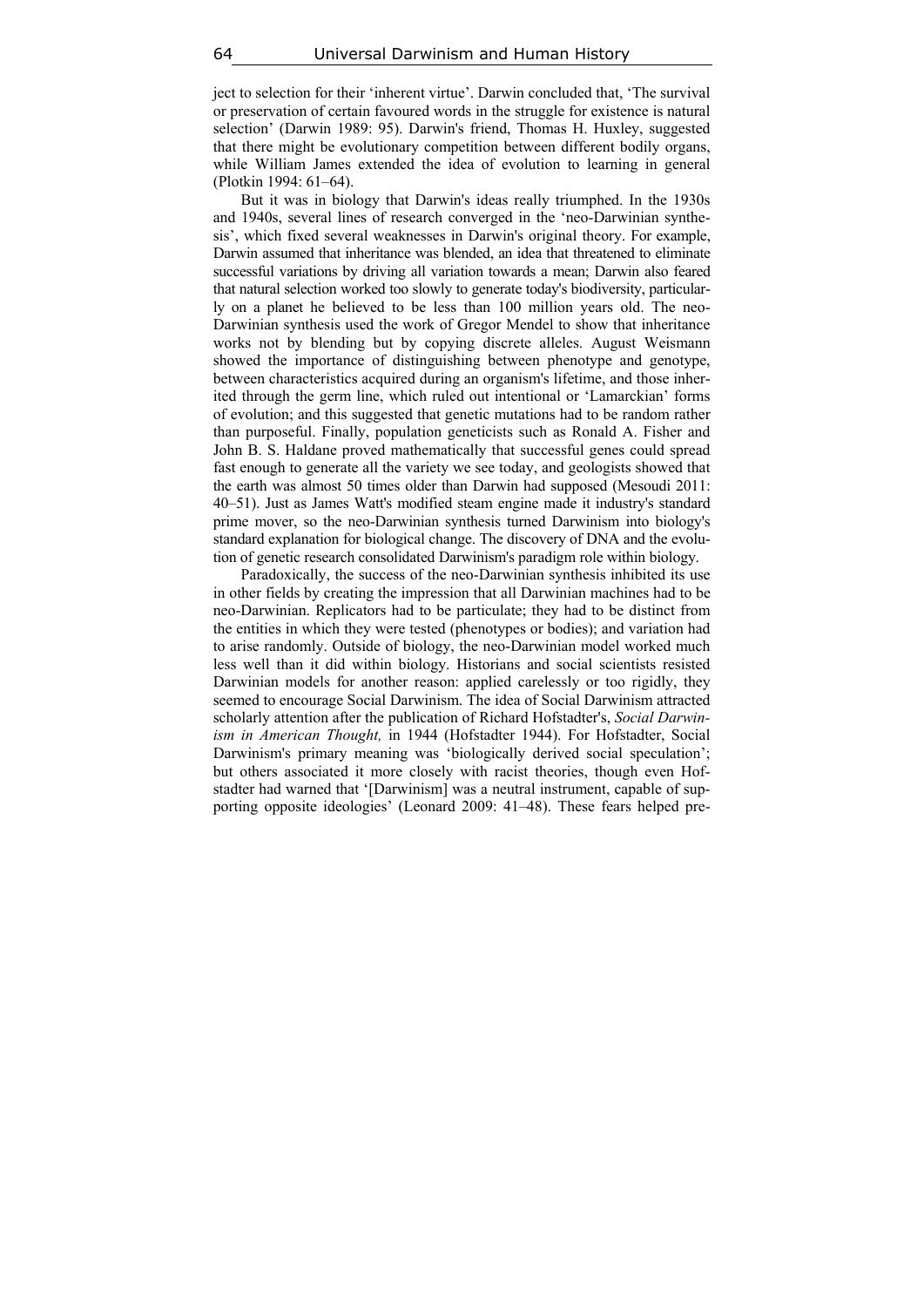serve the gulf between the humanities and the natural sciences that Charles P. Snow bemoaned more than 50 years ago (Snow 1959).

In the late twentieth century, scholars in several fields returned to modified Darwinian models of change. They found them at work in immunology, in economics, in the history of science and technology, and even in cosmology, where Lee Smolin has proposed a theory of 'cosmological natural selection' (Smolin 1998; Nelson 2006; Campbell 2011). In Smolin's model, new universes are born in black holes. Information about how to construct universes resides in basic physical parameters, such as the power of gravity. Reproduction generates variation because daughter universes may inherit slightly different parameters. Variations are 'selected' and preserved because they will survive only if they generate universes complex enough to form black holes and reproduce. So cosmological natural selection does not generate a random mix of universes, but only those universes with just the parameters needed to create complexity. Our own existence proves that some universes will be complex enough to yield planetary systems, and life and creatures like us. Here we have a Darwinian explanation for the existence of a universe such as ours whose parameters seem exquisitely tuned for complexity.

Wojciech Zurek and his colleagues at the Los Alamos National Laboratory have even detected Darwinian mechanisms in quantum physics (Campbell 2011: 89ff.). When a quantum system interacts with another system, perhaps by being measured in a lab, just one of its many possible outcomes is selected and launched into the world, in the process known as 'decoherence'. We have variability of the initial possibilities, a selection from those possibilities, and a copying of the selected possibilities from the quantum to the non-quantum domain. 'This Darwinian process allows a quantum system to probe its environment searching for and selecting the optimal low entropy states from all those available, thus allowing greater complexity to be discovered and survive' (*Ibid.*: 154). (The author of this paper makes no claim to understand these processes except in the most superficial way. The point is that Darwinian mechanisms may be at work even at the quantum level.)

Darwinian ideas have also returned to the humanities and social sciences, attracting the attention of anthropologists, linguists, psychologists, game theorists and some economists, political scientists and historians of technology (see Mesoudi 2011 on cultural evolution; Fitch 2010 on language origins and Nelson 2007: 74 on Darwinian models in other fields). Such explorations may get easier because the neo-Darwinian synthesis is loosening its grip within the core territory of biology. When the human genome was deciphered in 2003, it turned out that humans have far fewer genes for the manufacture of proteins than had been expected, little more than 20,000, fewer than in the rice genome. This discovery reminded biologists and geneticists that DNA is not a lone autocrat; it rules through a huge biochemical bureaucracy, whose agents often manage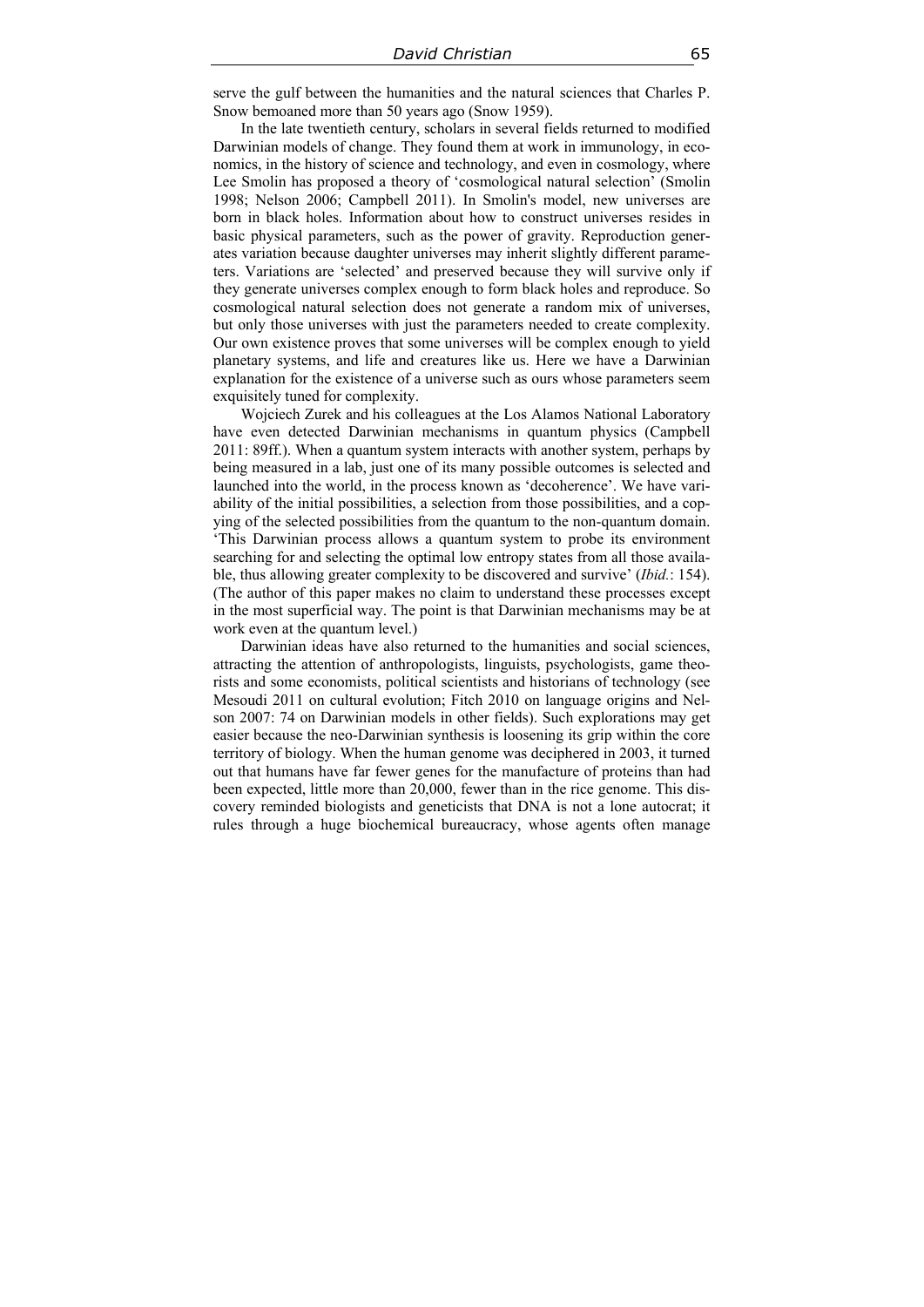their ruler, as civil servants manage politicians. Mechanisms within cells control how and when the information in DNA is expressed, and occasionally they even alter DNA itself, if only to repair it. Even more striking, some of these changes seem to be hereditable. Through this modest backdoor, Lamarckian inheritance is creeping back into biological thought. In a recent survey of these changes, Jablonka and Lamb write that 'there is more to heredity than genes; some hereditary variations are nonrandom in origin; some acquired information is inherited; evolutionary change can result from instruction as well as selection' (Jablonka and Lamb 2005: 1).

These debates within biology may help us stand back from the biological form of the Darwinian machinery and see how different variants work in other realms, including human history.

#### **Information and Universal Darwinism**

Darwinian machines run on information: they replicate patterns, and that means replicating *information* about those patterns. So to understand their general properties, we need the idea of information. But information is a mysterious and ghostly substance that sometimes appears to float above reality, so we must define it carefully (accessible surveys include Floridi 2010; Gleick 2011; Lloyd 2007; Seife 2007).

The idea of information presupposes the existence of differences that matter. To an antelope it matters if the animal behind the tree is a tiger or another antelope. Information reduces uncertainty by selecting one of several possible realities. This is why Donald MacKay described information as 'a distinction that makes a difference' (Floridi 2010: 23). A difference matters if other entities can detect and react to it. They may be able to detect it directly; but if not, they can often detect it indirectly, by secondary differences that correlate with the initial difference. This is where information steps in. When two differences are correlated, the second can carry a message from the first to any receiver able to interpret the message. In this way, causal chains carry potential information, whether or not there is a mind at the end of the chain. An antelope may detect a nearby lion by its shadow, and that should remove uncertainty about the danger. Run! But an electron can also be said to detect and react to a proton through its electric charge. Inserting a conscious entity into the chain simply adds one more link. It may add uncertainty, but all links do that. In this way information can travel along causal chains because we infer differences that are hard to detect from others that are easier to detect. Information is embedded in chains of cause and effect. '[It] is not a disembodied abstract entity; it is always tied to a physical representation. It is represented by an engraving on a stone tablet, a spin, a charge, a hole in a punched card, a mark on paper, or some other equivalent' (Rolf Landauer, cited in Seife 2007: 86).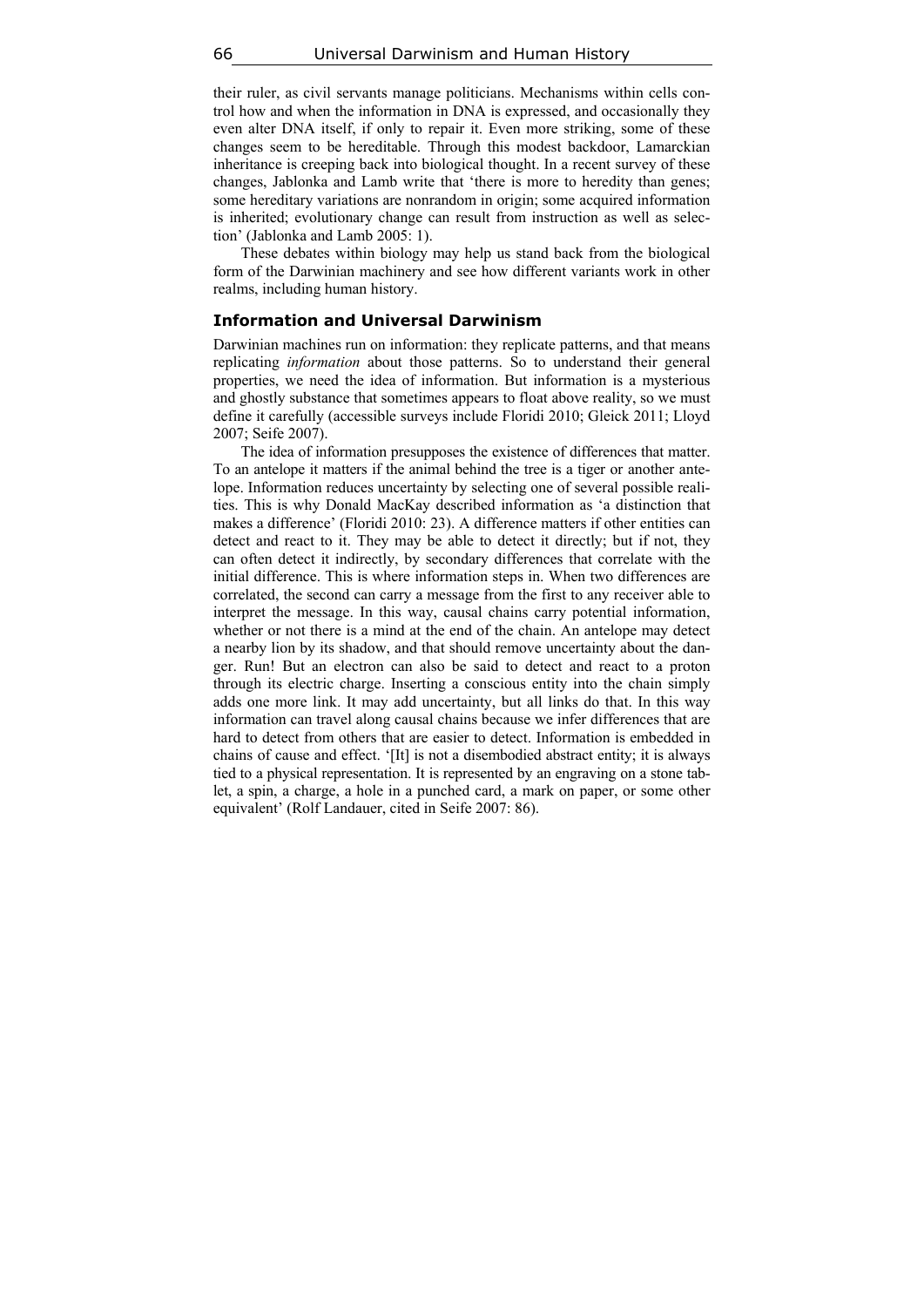When information travels through long causal chains, it can lose precision. The second, and third and fourth differences are not, after all, the same as the first. So we can judge a message by how well it represents the original difference. Faulty genes trick cells into making cancer cells, and an antelope can take a trick of the light for a tiger's shadow. But some chains transmit information more efficiently than others. As a general rule, digital or particulate information carriers detect differences better than continuous or analogue carriers, because they *have* to discriminate. That is why DNA employs genes, languages use words, and computers prefer on/off switches. Effective transmission systems can partition the smoothest of changes.

We can also judge a transmission system by the amount of information it carries. Claude Shannon, the founder of 'Information theory', showed that information increases precision by reducing uncertainty (Floridi 2010: 37ff.). You can measure the amount of information in a message by the number of alternative realities it excludes. 'There is a tiger behind the bush' is helpful advice; it reduces uncertainty. But if a friend adds that the tiger is hungry and in a bad mood, that should eliminate any doubts you had about running away. If, from all the possible things that might have happened, a message selects a tiny, not-easily-predicted sub-set, then it eliminates a vast number of other possibilities and a huge amount of uncertainty. Each rung on a molecule of DNA can exclude three out of four possible futures; so the entire molecule, with billions of rungs, can exclude a near infinity of possible creatures. It tells you how to build just one, say, an armadillo. Not an amoeba, or an archaeopteryx, but an armadillo. In information theory, 'the amount of information conveyed by [a] message increases as the amount of uncertainty as to what message actually will be produced becomes greater' (Pierce 1980, Kindle edition, location 461).

We have seen that information does not need minds. However, words like 'meaning' make sense only when the causal chain *does* include a mind. Only then can we describe information as *semantic*. And when the information is complex it makes sense to call it knowledge. Luciano Floridi writes,

Knowledge and information are members of the same conceptual family. What the former enjoys and the latter lacks … is the web of mutual relations that allow one part of it to account for another. Shatter that, and you are left with a pile of truths or a random list of bits of information that cannot help to make sense of the reality they seek to address. Build or reconstruct that network of relations, and information starts providing that overall view of the world which we associate with the best of our epistemic efforts (Floridi 2010: 51).

We needed this digression on information because Universal Darwinism builds complexity by accumulating, storing and disseminating information about how to make things that work. Darwinian machines generate unexpected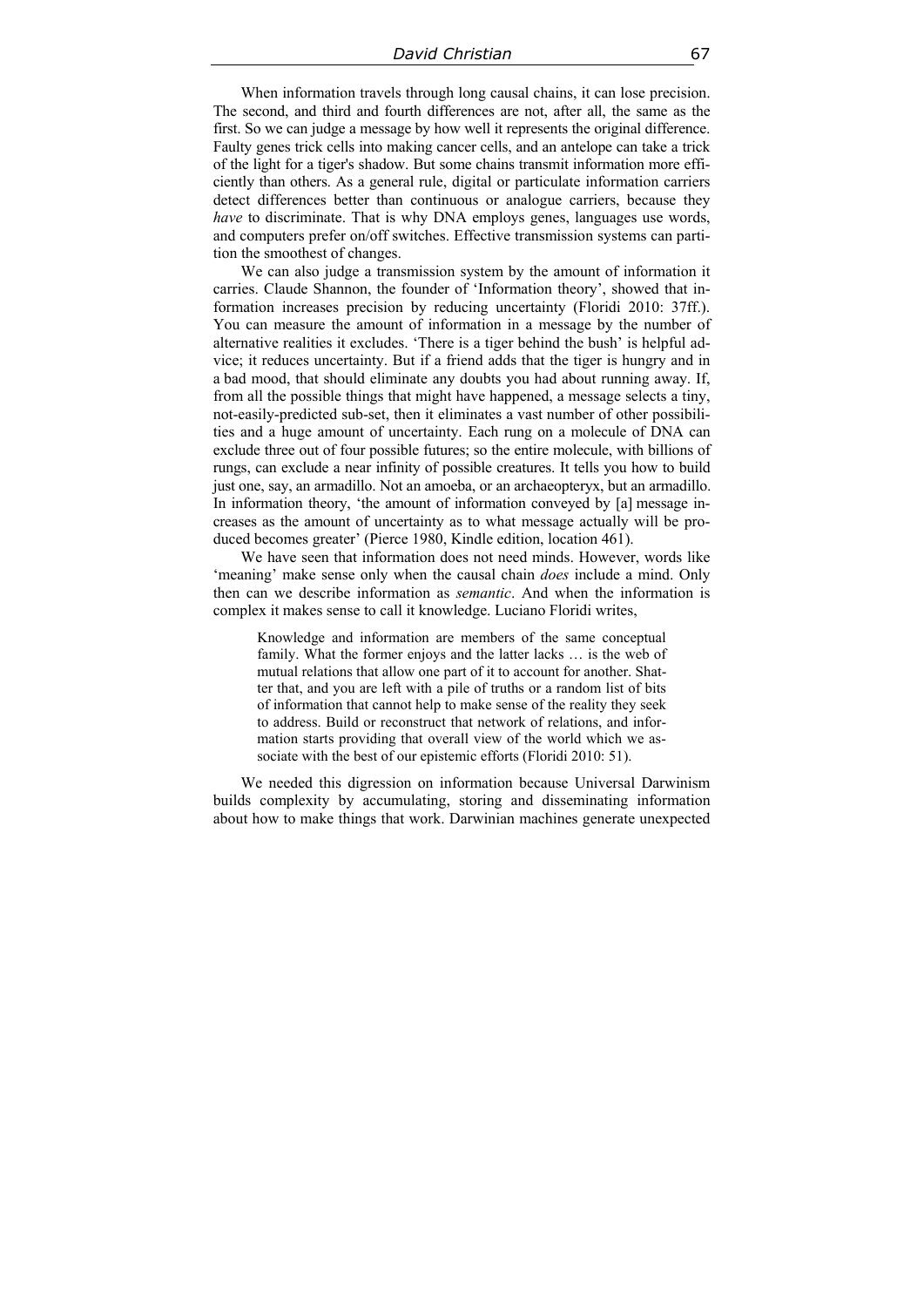outcomes, like armadillos or human brains, because they accumulate information that is *not* entropic mush. So wherever they are at work, unexpected things happen – whether in the immune system or in DNA, or in human history or entire universes (Blackmore 1999: 15). Darwinian machines learn (a classic summary is Campbell 1960: 380). This is why Karl Popper described the growth of knowledge as: 'the result of a process closely resembling what Darwin called "natural selection", that is, *the natural selection of hypotheses:* our knowledge consists, at every moment, of those hypotheses which have shown their (comparative) fitness by surviving so far in their struggle for existence' (Plotkin 1994: 69).

#### **Three Darwinian Learning Machines**

Seeing Darwinian machines as learning machines will help us understand how they may shape human history. On this planet, living organisms learn in three distinct ways. All are Darwinian, but they use different variants of the same basic engine.

**Genetic Learning and Natural Selection.** The first variant is natural selection. Biologists have studied this engine for a long time and they understand it well. It explains how molecules of DNA accumulate adaptively significant information. DNA codes information about how to manufacture proteins using four nitrogenous 'bases': Adenine, Thymine, Guanine and Cytosine. Differences in the order of the letters really matter. Exchange one A for a T in the code for a protein with 146 different amino acids and you get sickle cell anemia. DNA stores information that is rich because it is specific, impossible to generate randomly, and therefore it is unexpected. Over time, billions of new genetic recipes for building proteins and whole organisms accumulated in the world's stock of DNA to generate the species we see today.

Generation by generation, packets of DNA are sieved as their products enter the world. Mutations, copying errors and recombination during reproduction create random variations in genes and in the organisms they give rise to, so that slight modifications on the original instructions are continually being tested. Only those packages that produce viable organisms will survive and reproduce. Much of the information they contain tells cells how to choose the tiny number of biochemical pathways that resist entropy. For example, it may include recipes for enzymes that steer biochemical reactions along rare but efficient pathways, or that help export entropy outside the organism (Campbell 2011: 102). In each generation, that information can be updated. This explains why living organisms have an uncanny ability to track changing environments.

DNA preserves information because it acts like a ratchet (on the 'ratchet effect' in human history, see Tomasello 1999). Mechanical ratchets allow a gear-wheel to turn in only one direction because the 'pawl' catches on the cogs and prevents the wheel from turning backwards. By only copying infor-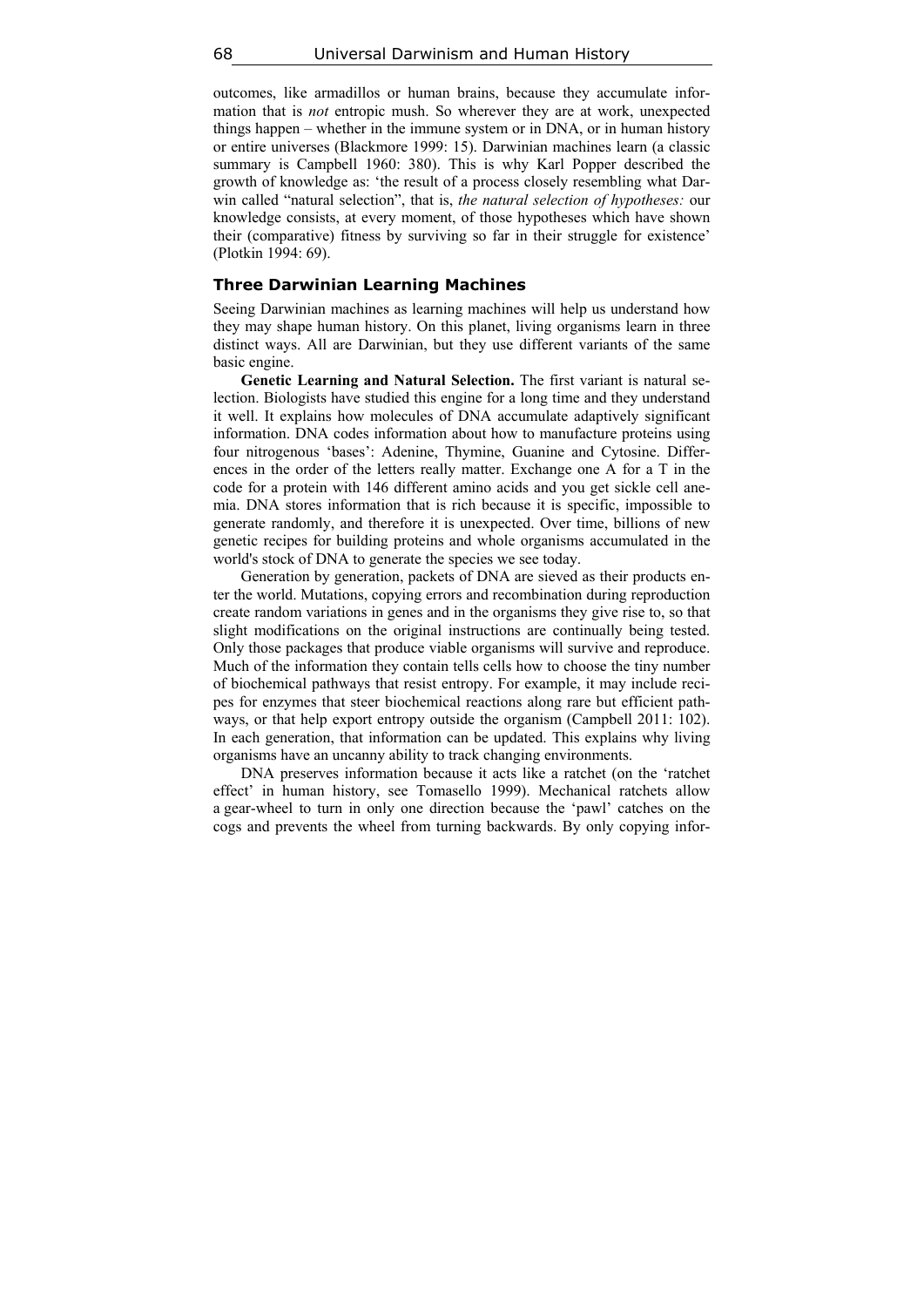mation that works, DNA ensures that the gear wheel of evolution normally turns in the direction that accumulates viable variations. Without an information ratchet, the wheel of evolution could turn in either direction, viable variations would survive no better than any others, and biological change would drift with the flow of entropy. That is why it makes sense to suppose that life itself began with DNA or its predecessor, RNA. Before the evolution of DNA or RNA, parts of the Darwinian machine already existed: there was plenty of variation within pre-biotic chemistry, and variations could be selected for their greater stability. But only after DNA evolved (possibly preceded by RNA) could successful variations be locked in place so that genetic information could accumulate. With DNA preventing any backsliding, life was off and running.

To summarize key features of genetic learning: information accumulates as it is locked into the biochemical structures of DNA molecules. Most variations arise randomly during reproduction. Variations survive only if the DNA molecules they inhabit are copied. Genes are particulate, but when working together, they can create the impression of a 'blending' of characteristics. Because most variation arises during reproduction, genetic learning is non-Lamarckian; it does not preserve 'acquired variations', variations generated during an individual's lifetime. Random variations are tested, one by one, surviving only if they create organisms that fit their environment. These are the rules of the neo-Darwinian synthesis.

**Individual Learning.** The other two forms of learning have been studied less closely than the genetic machine, and we do not understand them as well.

I will call the second machine 'individual learning'. It works not across species or organisms but within the neurological system of a single individual. It is at work in species as varied as cephalopods, crows and chimpanzees. It works even in simple organisms, which can learn to detect and react to gradients of light or warmth or acidity. But individual learning is most impressive in animals with brains. Imagine our antelope glimpsing a lion near a waterhole. Was that really a lion? Should it make for another waterhole? With no guidance, it might have to choose randomly, as young animals often do. It will soon find out if its gamble succeeded. But intelligent animals also have better ways of choosing. They accumulate memories of past experiences associated with pain, fear, anxiety or with a sense of pleasure and ease. If any of those memories are similar to what is happening right now, they may provide guidance. Trying out possibilities in memory is less dangerous than trying them out in the real world, and the accompanying sensations, installed over time by genetic learning, will provide better than random criteria for repeating or avoiding particular experiences. Alasdair MacIntyre reports that if a young cat catches a shrew, it will eat it as if it were a mouse. It will then become violently ill, which is an unpleasant experience. But it has learnt a difference that matters and from now on it will avoid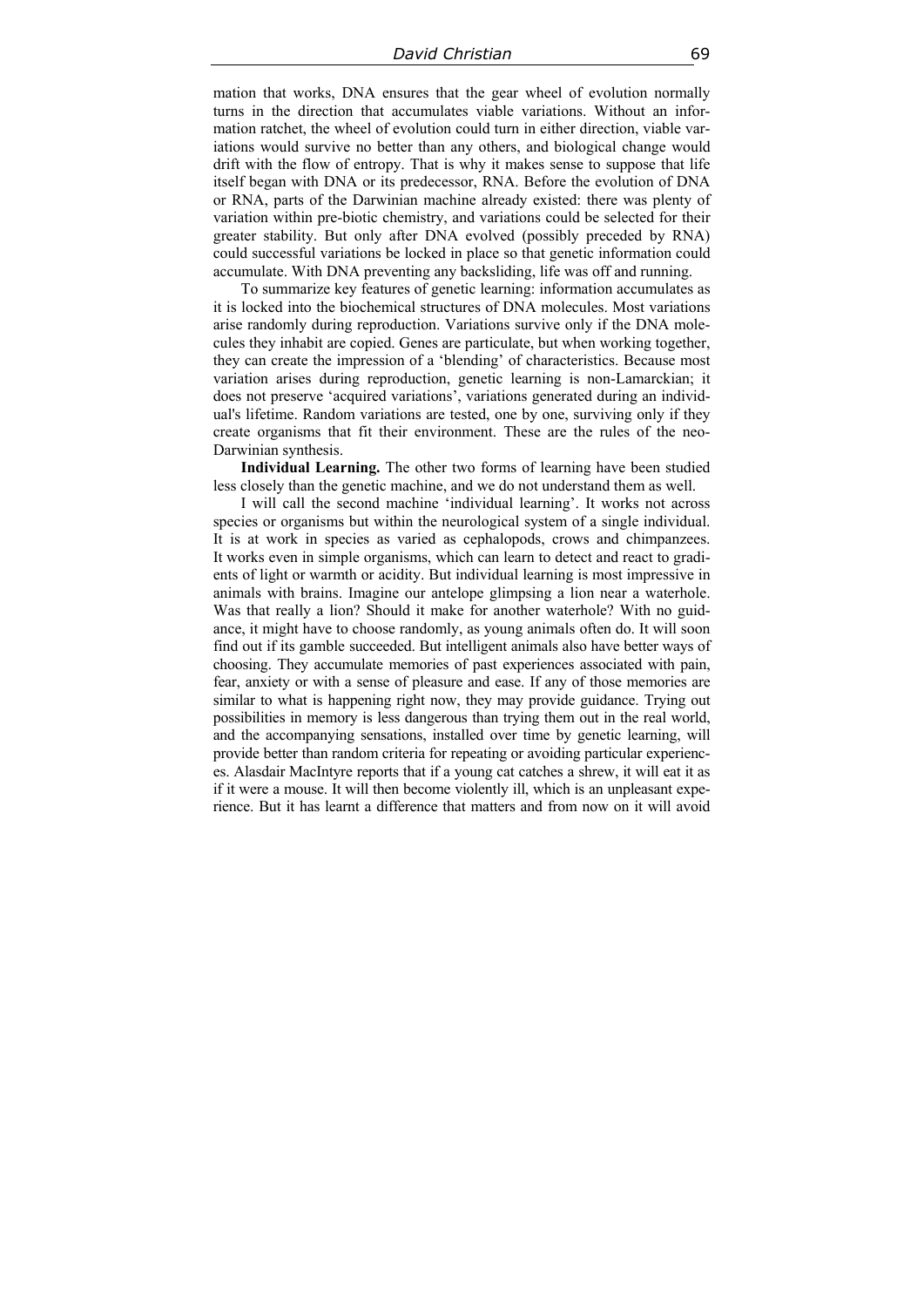shrews (MacIntyre 2001: 37). A memory that should help the cat survive has outcompeted a memory that once caused it misery.

Put more generally, an intelligent organism undergoes experiences that carry information about the outside world, if they can be stored and interpreted. Memory provides an information ratchet as it encodes experiences in neurological networks. It accumulates useful information within an individual's lifetime. Faced with an important choice, the organism can refer to its memory bank and look for experiences that had happy or unhappy outcomes. As it replays memories with their associated experiences of pleasure or pain or fear or comfort, it learns to make better choices. Significant memories are selected by being reinforced (through repetition or association with other strong experiences), while memories that are not reinforced will fade away (Campbell 2011: 119–120). The criteria for selection – repeated reinforcement or strong association with experiences of pain or pleasure – will have been built into the organism by genetic learning, which teaches you to cherish parents and shun predators. Here we have the complete Darwinian cast: varied experiences that are encoded in memories, only some of which are selected for preservation.

So individual learning is a Darwinian machine. But it does not work quite like the machinery of the neo-Darwinian synthesis. Its arena is the individual brain, rather than the outer world. Individual learning preserves useful memories acquired during an individual's lifetime, but those memories can also change; unlike genes, memories are not fixed from the moment of their birth. So individual learning can be Lamarckian. It contains no simple analogue to the neo-Darwinian separation of genotype (which does not change during an individual's lifetime) and phenotype (which can change within a lifetime). Variation arises mainly from the diversity of individual life experiences, though some may arise from mistakes in coding or assessing those experiences. In individual learning, the primary information carriers are neurological networks, and memories, their psychological correlate. Both are more diffuse and variable than genes and subject to constant minor changes as they join or separate from other networks and memories. Selection occurs through reinforcement rather than reproduction, as networks are selected for their strength and connectedness, which depend on the number and strength of the synapses from which they are constructed. Networks that are reinforced strongly because they are repeated often ('*that* waterhole is safe') or are particularly shocking ('nearly got caught that time!'), will survive, while the rest will dwindle and fade. The criteria for selection do not reside in the outer environment, but are built into the organism by genetic learning. But selection is not purely mechanical. Sometimes it demands a judgment call '*that* waterhole is safe but the water does not taste as good, Hmmm'. At this point we may conclude that animals ponder alternatives before selecting consciously and with intent. Selection is beginning to look purposeful.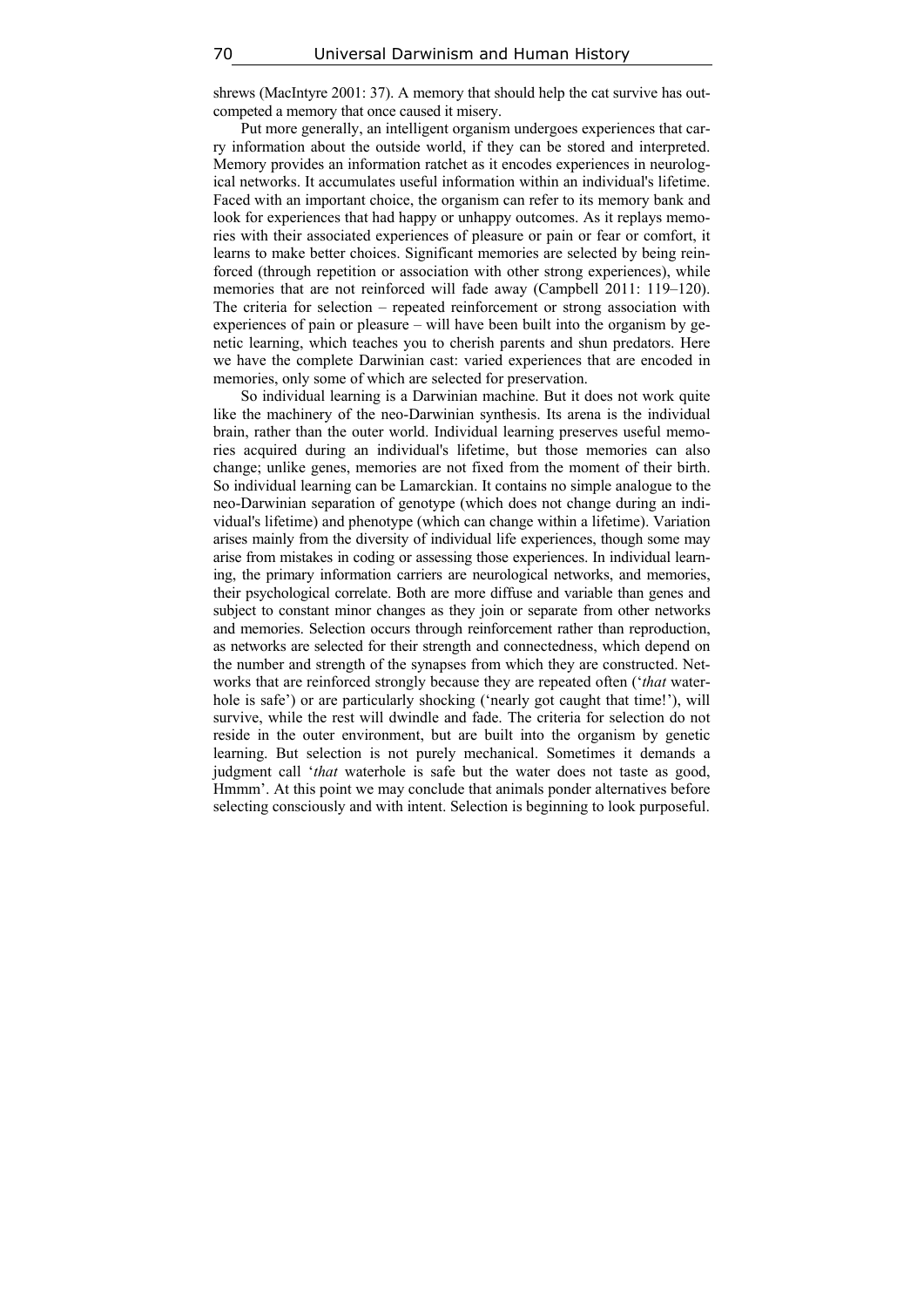So here we have a Darwinian machine that lacks the bells and whistles of the neo-Darwinian synthesis but can still generate new, non-random and significant information. It also sports some glossy new features. It is very fast; it can accumulate new information in seconds, while genetic learning gets to test new variations just once in a lifetime. Individual learning is also specific; instead of producing generic adaptive rules for millions of individuals, it tells a particular individual how to live in a particular time and niche. But individual learning is also ephemeral; it cannot survive outside the arena of the individual brain. A lifetime of learning evaporates on the death of each individual, so every generation starts from scratch. Individual learning is Sisyphean; it cannot accumulate information at time scales larger than a lifetime, so it does not lead to a long-term change. That is why it cannot generate what we humans call 'history'; change at scales larger than a single lifetime.

#### **Darwinian Machines in Human History: Collective Learning**

Our third Darwinian machine *does* generate long-term change. I call it 'collective learning', and it seems to be unique to our species, *Homo sapiens* (for brief discussions see Christian 2004, 2012).

Collective learning happens when you join individual learning to a sufficiently powerful system of communication. It depends on the ability of individual learners to share what they have learned with others, and to do so in such volume and with such precision that new information accumulates at the level of the community and even the species. As Merlin Donald writes, 'The key to understanding the human intellect is not so much the design of the individual brain as the synergy of many brains' (Donald 2001: xiii).

Collective learning uses a new and more powerful information ratchet. Unlike individual learning, it stores information in many minds over many generations, so that information can outlive the individuals who created it. If a fraction of that information improves how individuals exploit their environments, collective learning will tend to increase the ecological power of whole communities. Like all animals, humans exploit their environments to extract the energy and resources they need to survive; but only humans keep discovering and sharing new ways of exploiting their environment, so that over time they can extract more and more energy and resources. Our ecological creativity explains why humans are the only species that has a history of long-term changes in behaviours, social structures and ecological adaptations. Like individual learning, collective learning also works much faster than genetic learning. That is why, within just a few hundred thousand years we have become more powerful than any single species in the 3.8 billion year history of life on earth, so powerful that some geologists argue we have entered a new geological epoch, the 'Anthropocene' (see Steffen *et al.* 2007).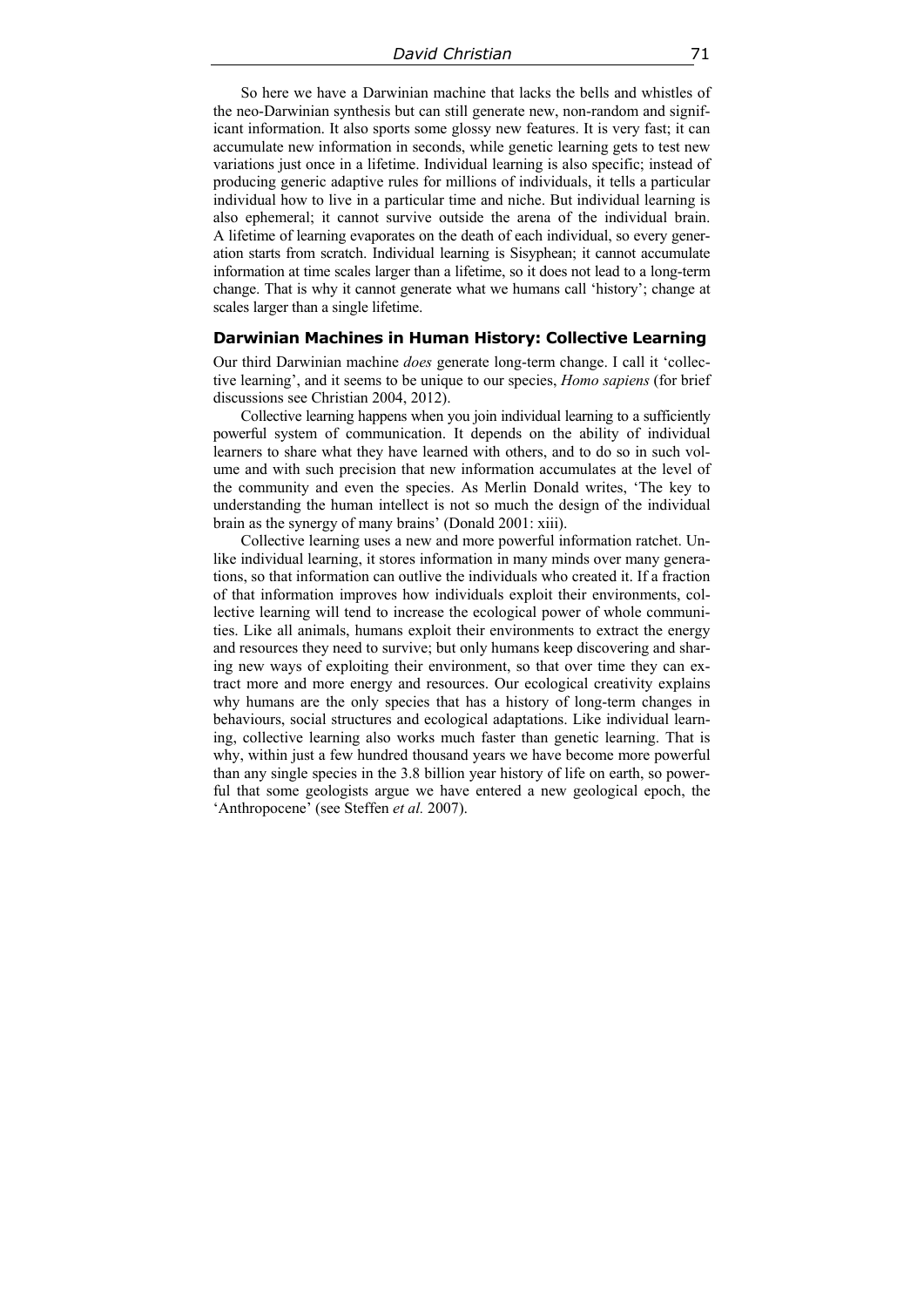By sharing ideas, information, gossip and beliefs, collective learning creates human 'culture', which Mesoudi defines broadly as 'information that is acquired from other individuals via social transmission mechanisms such as imitation, teaching, or language' (Mesoudi 2011: 2–3; for a similar definition see Distin 2011: 11). Of course, humans are not alone in having 'culture' in this sense. Songbirds, chimps and whales all share information. The difference is in the degree of sharing, but that small difference really matters. Animal languages lack an efficient information ratchet, so in the animal versions of 'telephone', information leaks away within a few exchanges and has to be constantly relearned. This is why knowledge accumulation has little impact on any species except ours, and that is why no other species has a history of long-term change over many generations. Alex Mesoudi sums up a broad consensus among those who study animal culture:

Although numerous species exhibit one-to-one social learning and regional cultural traditions, no species other than humans appears to exhibit cumulative culture, where increasingly effective modifications are gradually accumulated over successive generations. This might therefore be described as the defining characteristic of human culture (Mesoudi 2011: 203).

There is a narrow but critical threshold between individual and collective learning. To appreciate its significance, imagine pouring water into a bathtub with no plug. A trickle of water will deposit a thin film at the bottom of the bathtub. But the level will not rise because water leaks away as fast as it pours in. Increase the flow and the water level will rise and settle at a new level. (We see something like this in species such as *Homo erectus,* or in some species of primates.) Increase the flow just a bit more and suddenly the level starts rising and keeps rising as water enters faster than it leaves. You have crossed a critical threshold beyond which there appears a new type of change because now the water level will keep rising without limit (until it overflows the bathtub).

How did our ancestors cross the threshold to collective learning? We do not really know, though we have plenty of suggestions. Many changes led our ancestors towards the threshold of collective learning (for recent discussions, see Tattersall 2012; Fitch 2010). They included larger brains; insight into the thinking of others (a 'theory of mind'); some ability to cooperate; the ability to control vocalizations and interpret the vocalizations of others; the use of fire to cook and pre-digest food, which, as Richard Wrangham points out, gave access to the high quality foodstuffs needed to grow brains. Many other species share some of these qualities and abilities (Tomasello 1999, 2009; Wrangham 2009; MacIntyre 2001: chs 3, 4). So, as Richerson and Boyd put it, we can imagine several species gathering at the barrier before collective learning, until eventually one broke through (Richerson and Boyd 2005: 139). Our own histo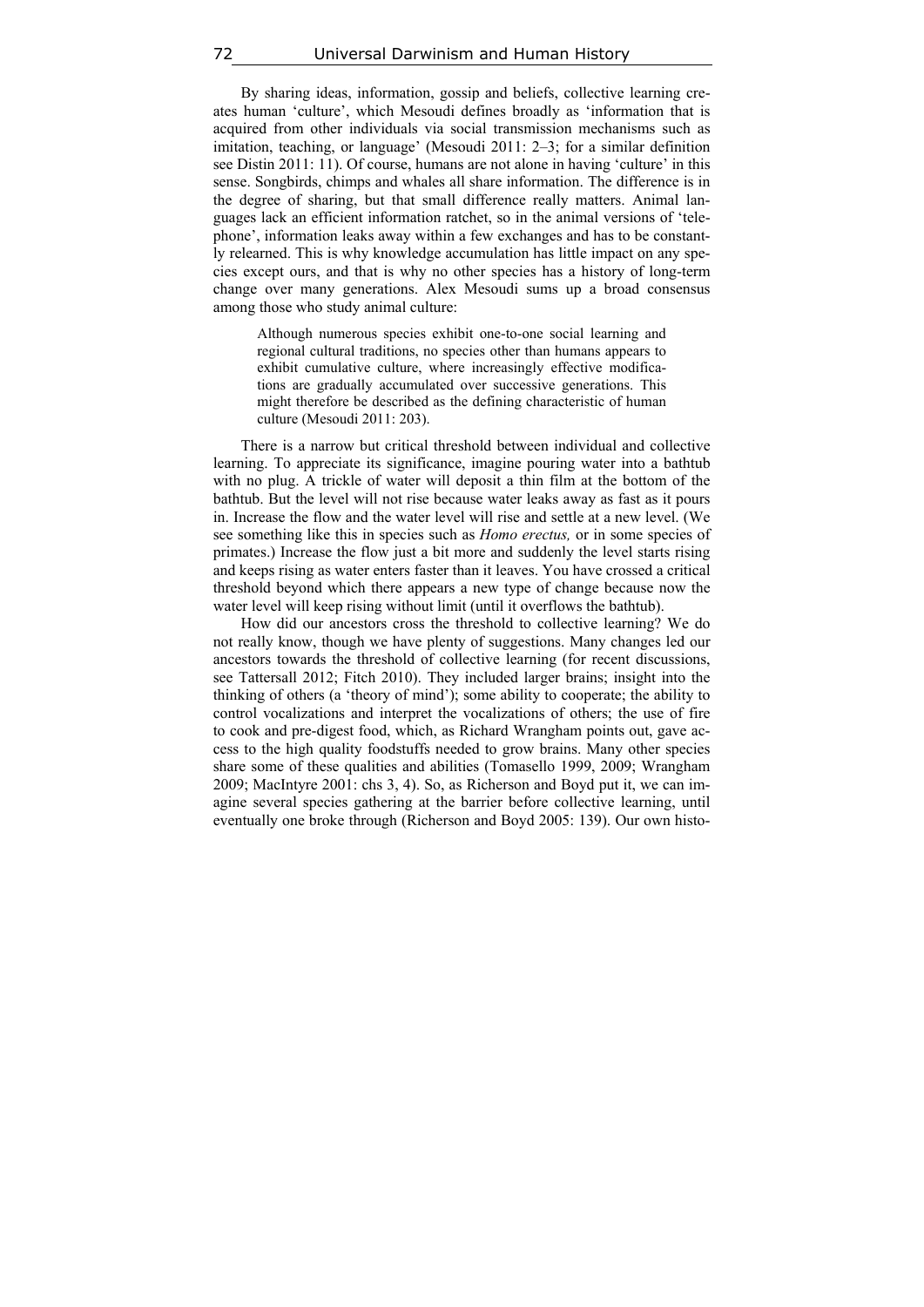ry suggests that the lucky species would then deny passage to its rivals: 'humans were the first species to chance on some devious path around this constraint [the difficulty that culture works only within a community of skilled social learners], and then we have preempted most of the niches requiring culture, inhibiting the evolution of any competitors' (Boyd and Richerson 2005: 16). Since humans broke through, our closest hominine relatives, from Neanderthals to Denisovans, have perished and our closest surviving relatives, the chimps and gorillas are approaching extinction. Even if several related species arrived almost simultaneously at the barrier to collective learning, there was apparently room for only one species to sneak past it.

But the speed of the change – we, humans, began our climb to world domination less than 500,000 years ago, a mere second in paleontological time – suggests that a single push shoved us through. Perhaps, it was a glitzy new neurological gadget, some form of Chomsky's 'grammar' module, or a new form of the FOXP2 gene that pushed us through. Or perhaps, as Terrence Deacon has argued, it was symbolic language (Deacon 1998). Some have argued for a slower transition. But, as a recent article argues, even if human language evolved 500,000 years ago, in evolutionary terms, that is a 'flash in the pan', implying that 'language abilities were relatively rapidly cobbled together from pre-adapted cognitive and neurophysiological structures' (Dediu and Levinson 2013: 10). Whatever the explanation, we should expect to find a single, critical change, because it defies reason to suppose that all the necessary preadaptations could have converged simultaneously on a single point in paleontological time. As Michael Tomasello writes, 'This scenario [of a single switch] solves our time problem because it posits one and only one biological adaptation – which could have happened at any time in human evolution, including quite recently' (Tomasello 1999: 7).

Suddenly, humans began to communicate not just in semantic fragments ('Tiger!'), but in organized and contextualized strings of information ('Yup, it's got the same markings as the one that got Fred, and it's behind the same bush!'). They began to use large, coherent packets of symbolic information, words like 'family' or 'gods' that compressed a world of experience into a few sounds, and linked those sounds into precise relationships using grammar (Deacon 1998). Human language locked up cultural information as tightly as DNA molecules locked up genetic information. As Tomasello puts it, 'The process of cumulative cultural evolution requires … faithful social transmission that can work as a ratchet to prevent slippage backward – so that the newly invented artefact or practice preserves its new and improved form at least somewhat faithfully until a further modification or improvement comes along' (Tomasello 1999: 5). That is why some anthropologists describe cultural accumulation as 'cultural ratcheting' (Pringle 2013).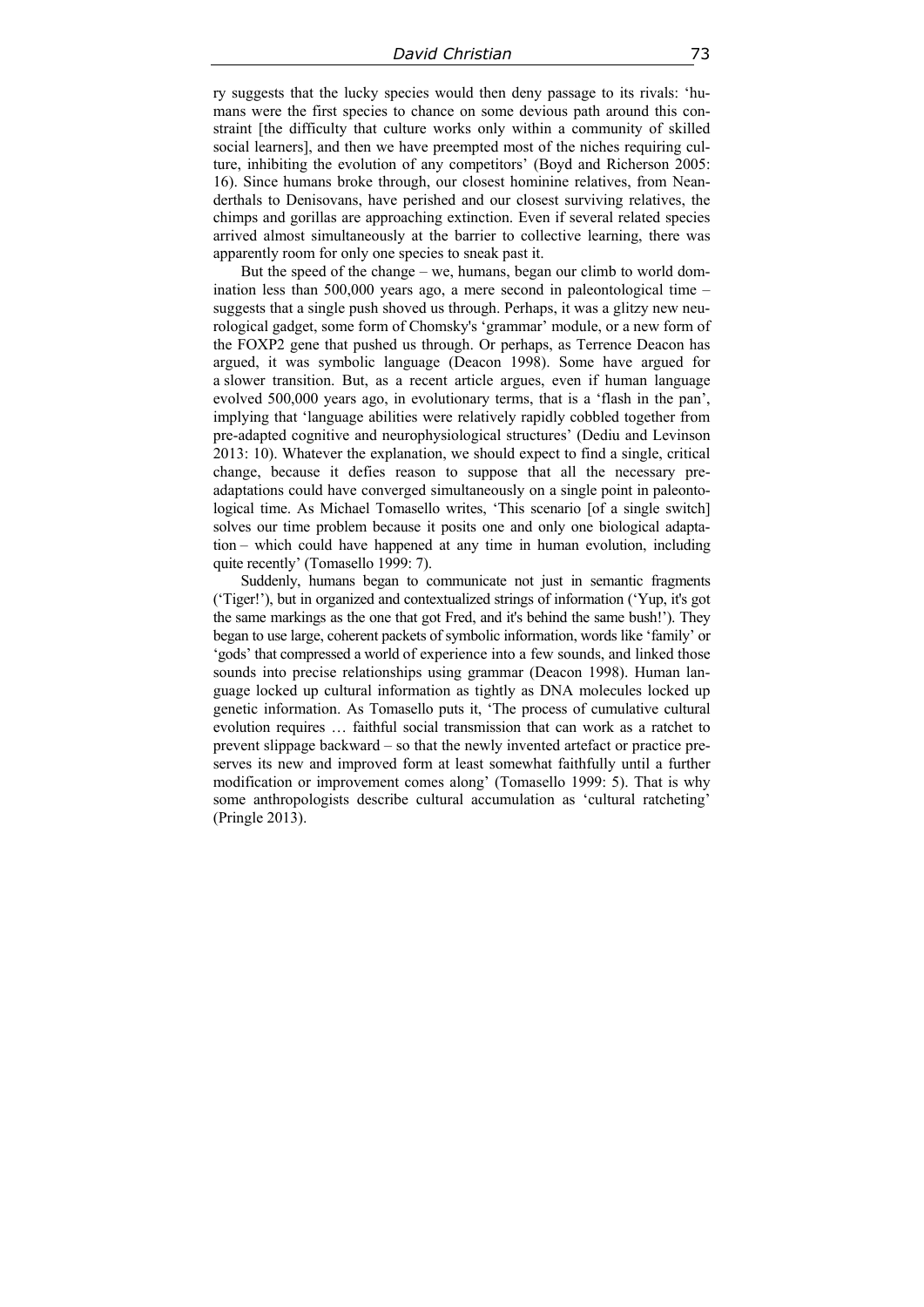Once the switch for collective learning was thrown, our ancestors could start building new knowledge, community by community, accumulating local knowledge stores that steered each group in different directions to generate the astonishing cultural variety unique to humans. At the same time, our inner world was transformed as ideas washed from mind to mind. We do not just learn collectively; we *experience* collectively. The anthropologist, Clifford Geertz, described this realm as, 'that intersubjective world of common understandings into which all human individuals are born, in which they pursue their separate careers, and which they leave persisting behind them after they die' (Geertz 2000: 92). A simple thought experiment illustrates the power of this mental sharing. Look inside your head and do a quick census of everything that is there. (It takes just a few seconds.) Then ask the question: how much of that stuff would be there if you had never had a conversation with another human? Most will agree that the correct answer is: 'Very little'. And that 'very little', mostly produced by individual learning, hints at the inner world of chimps. While chimps learn alone or in ones and twos, humans learn within teams of millions that include the living and the dead.

When did our ancestors cross the threshold to collective learning? In paleontological time, the crossing took an instant, but in human time it was probably smeared out over tens of thousands of years (a paradox captured in the title of McBrearty and Brooks 2000, 'The Revolution that Wasn't'). And even when the engine of collective learning spluttered into action, it took time to pick up speed. So we cannot easily judge when human history began. But we do know what to look for. We should look for sustained evidence of humans adding ideas to ideas to form new ideas. We should look for sustained innovation and everincreasing cultural diversity. We should look for new and more diverse tools, and signs that humans were exploiting many new niches. And if, as Terrence Deacon and others have suggested, the breakthrough was the acquisition of symbolic language, then we should also look for evidence of symbolic thinking in art, body painting or signing (Deacon 1998).

The first speakers of a fully human language may not have belonged to groups normally classified within our own species, though they were surely very similar to us (Dediu and Levinson 2013). If they did belong to our species, we can date human history to at least 200,000 years ago, because that is the date of the oldest skull generally assigned to *Homo sapiens*. It was found in Omo, in Ethiopia in the 1960s (Tattersall 2012: 186).

But what we really need is evidence of new behaviours. In a comprehensive survey of African evidence from the Middle Stone Age, published in 2000*,*  Sally McBrearty and Alison Brooks found hints of collective learning from as early as 250,000 years ago (McBrearty and Brooks 2000; and for a brief update see Pringle 2013). The Acheulian stone technologies associated with *Homo ergaster* were replaced by new, more delicate and more varied stone tools,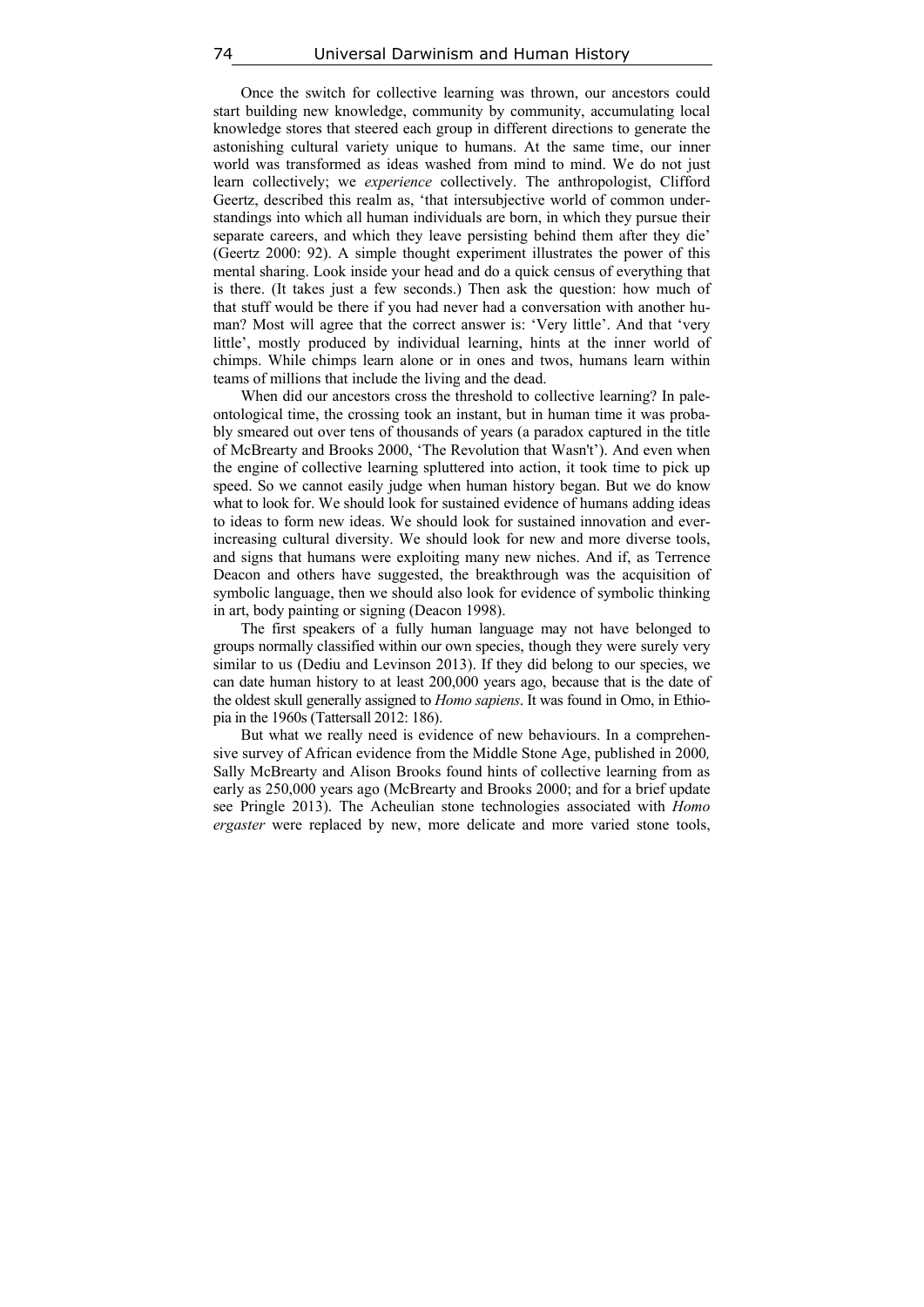some of which may have been hafted. The new tools are associated with species that few anthropologists would classify as *Homo sapiens,* so the technological speed up may have preceded our own species. By 150,000 years ago, when members of our species were surely around, McBrearty and Brooks find hints that some groups were using shellfish and exchanging resources over long distances. We also see evidence of regional cultural variations. Ecological migrations are important because they show a species with enough technological creativity to move further and further from its evolutionary niche. Early in our history, new knowledge counted most at the edge of a population's range, where people faced the dangers and opportunities of testing new plants or animals. Before 100,000 BCE, we have tantalizing hints that some humans had entered deserts and forests (McBrearty and Brooks 2000: 493–494). After 60,000 such evidence multiplies; humans appear in Europe, in Australia and then in Ice-Age Siberia and, by at least 15,000 years ago, in the Americas.

Language leaves no direct traces, but archaeologists have found many hints of symbolic thinking. More than 260,000 years ago, early humans near Twin Rivers in modern Zambia used hematite (red iron oxide), possibly to paint their bodies (Stringer 2012: 129). Later evidence is less equivocal (for a good survey see Pettit 2005; on Blombos cave see Henshilwood *et al.* 2011). At Pinnacle Point in South Africa, in sites dated to about 160,000 years ago, we find the earliest evidence for the use of shellfish, along with signs of composite tools and lots of hematite, of a particularly brilliant red, which points to symbolic uses (Stringer 2012: 129). By 115,000 years ago, similar evidence turns up in modern Israel, where, in Skhul cave, archaeologists have found evidence of symbolic burials. But the best evidence of all for rich symbolic activity comes from the marvellous South African site of Blombos cave, whose remains date from almost 100,000 years ago. Here, Chris Henshilwood and his team have found delicate stone tools, seashell beads, and lumps of ochre carved with wavy lines that could almost be an early form of writing (*Ibid.*: 129–130).

Evidence for early signs of collective learning will surely come into sharper focus, but in the meantime, these hints suggest that if human history began with collective learning then something had cranked up the motor certainly by 100,000 years ago, perhaps, as early as 250,000 years ago and possibly 500,000 years ago (Dediu and Levinson 2013).

#### **Collective Learning as a Form of Universal Darwinism**

Collective learning launched and sustained our species on its astonishing journey towards planetary domination. If this argument is right, it seems that some form of Universal Darwinism has driven human history. We see *variation* in the ideas and information of different human societies, from their technologies to their religious rituals, from their art and clothing to their cuisine and enter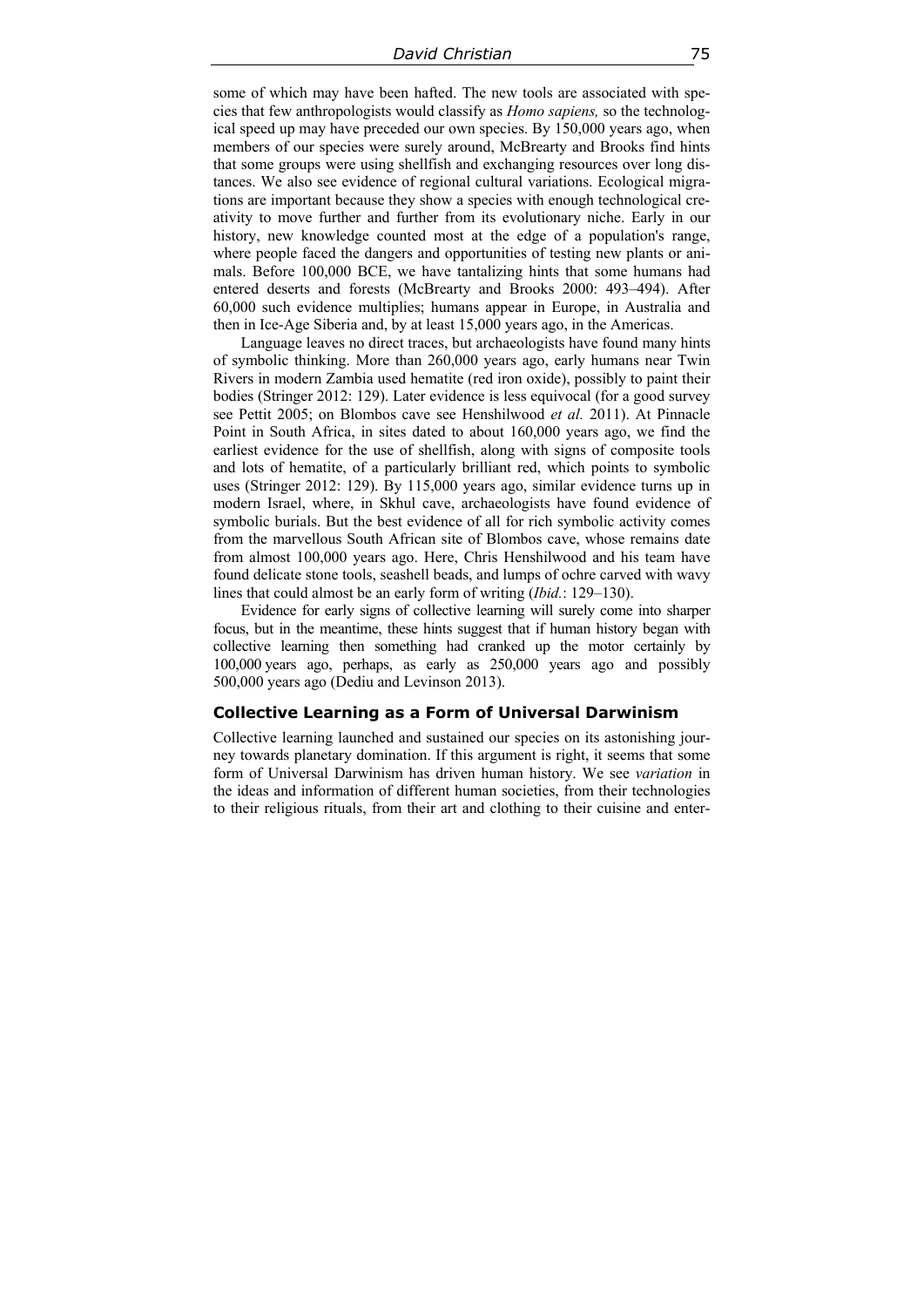tainment. Individuals and whole societies *select* some variants and reject others. And selected variations are *preserved* as they flow between minds.

But in detail, collective learning works differently from genetic learning and individual learning, and any Darwinian accounts of human history must take these differences into account. As Alex Mesoudi writes,

…many of the details of biological evolution that have been worked out by biologists since [*The Origin of the Species*], such as particulate inheritance (the existence of discrete particles of inheritance, genes), blind variation (new genetic variation is not generated to solve a specific adaptive problem), or Weismann's barrier (the separation of genotypes and phenotypes such that changes acquired in an organism's lifetime are not directly transmitted to offspring), may not apply to cultural evolution (Mesoudi 2011: x).

Why does collective learning work so much faster than genetic learning? In part because it builds on the machinery of individual learning, which works with neurological impulses rather than entire organisms. A genetic mutation must wait a generation before it effects change; a suddenly triggered memory can have you swerving in a second. Collective learning also copies fast. It can transmit new ideas on the fly, as they evolve, and can broadcast them to many brains at once because it works with sound waves (in speech) or light waves (in signalling and imitation). Like genetic learning, collective learning is autocatalytic, so it has generated better ways of storing and transmitting information, from writing to printing to the telegraph and internet. Auto-catalysis explains why collective learning generates not just change, but *accelerating* change. Finally, collective learning, like individual learning, builds on acquired as well as inherited variations. While genetic learning gropes randomly in the dark, collective learning can probe more purposefully.

How do variation, selection and reproduction work in collective learning?

In collective learning, as in genetic learning, some variation is blind, arising from mutation and drift; but these variations arise from misunderstandings or simple blurring of meaning rather than from biochemical glitches. Much more important is another source of variation: deliberate innovation. Richerson and Boyd call this 'guided variation' (see the taxonomy of cultural evolutionary forces in Richerson and Boyd 2005: 69). Individuals deliberately add what they have learnt to the common pool of knowledge, or tweak and modify existing ideas. A little more salt in the soup, or tautness in the bowstring, or even a separate boiler for the steam engine. Moment by moment, and often with a sense of purpose, individual learning adds new information to a shared pool of knowledge, whereas genetic learning receives its variations at random.

Selection, too, can be conscious and purposeful in collective learning. Richerson and Boyd describe purposeful selection as 'biased transmission'. We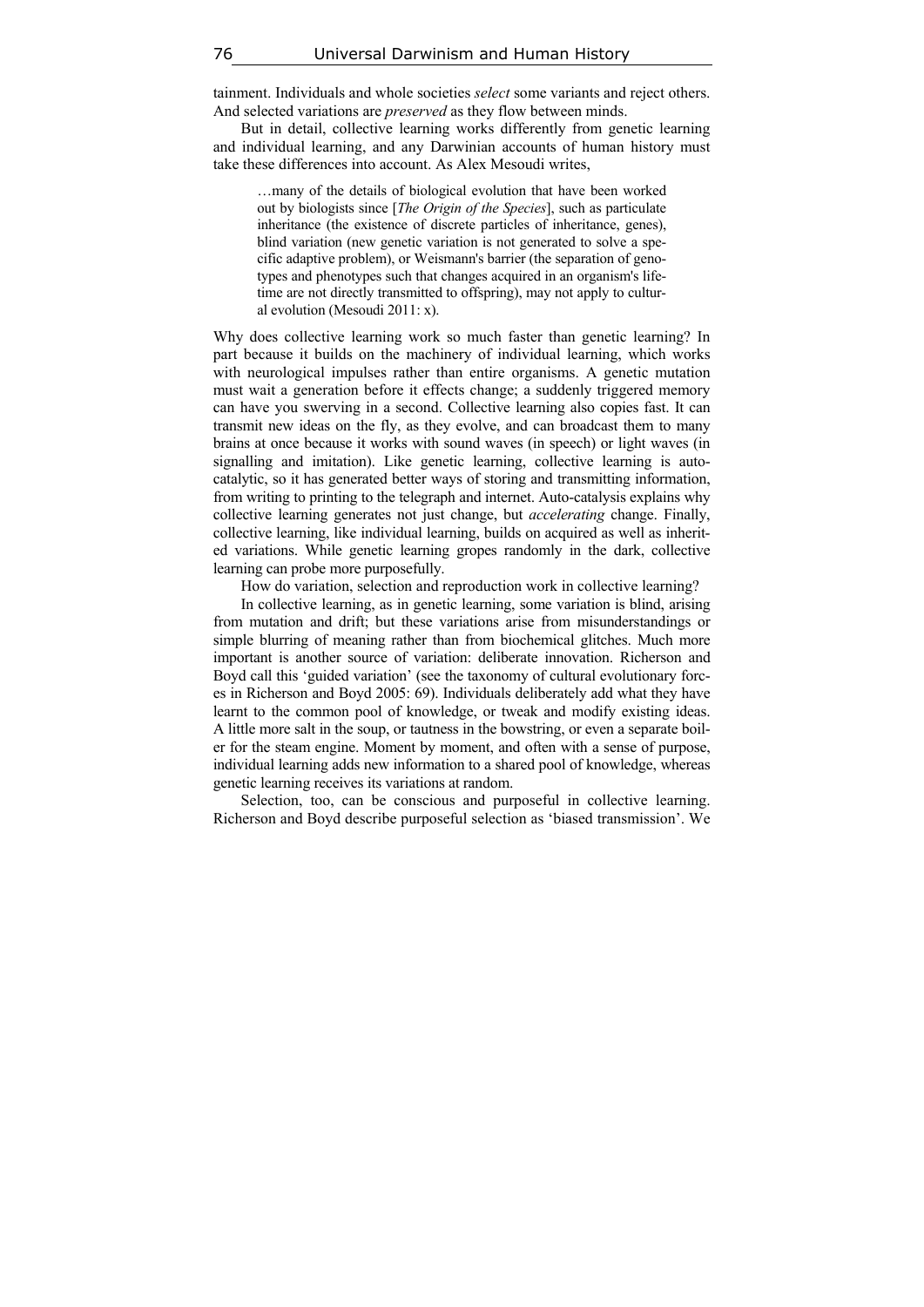select using 'content-based' biases when we choose an idea or cultural variant on its merits, for its beauty or precision, perhaps. Other forms of selection are deliberate but less thoughtful. In a conformist or lazy mood, we often choose the most accessible idea or behaviour, or we choose ideas or behaviours associated with admired role-models. In the taxonomy of Richerson and Boyd these are called 'frequency-based biases' or 'model-based biases'. Either way, selection is trickier in collective learning because cultural variations are fuzzier than genes, though often, when we choose one word or another or vote for one political party rather than another, we chop up the cultural flow.

Reproduction is fuzzier and more complex than in genetic learning. Ideas have many parents. They can also replicate in their thousands at religious festivals or political rallies or through mass media. Most important of all, in collective learning reproduction is less tightly bound to the reproductive success of particular individuals than in genetic learning. This is why humans often select variations that are *not* adaptive under the rules of genetic learning. For example, they may choose to have fewer children than possible, thereby reducing their reproductive success (Richerson and Boyd 2005: ch. 5). This makes no sense under the rules of genetic evolution, which measure success by the number of genes passed on to the next generation. Even worse, humans sometimes risk their lives for others who are not even close kin. Genetic reproduction can just make sense of sacrifices on behalf of close kin (who do, after all, share genes with you). But it cannot explain sacrifices on behalf of strangers or people you may never have met. Collective learning can explain such behaviour, because collective learners live within shared flows of ideas, information and motivation that create a sense of shared meaning and purpose, and magnify the importance of reciprocity. We inherit ideas and values from dead strangers and living teachers as well as from parents and grandparents, and we cannot always distinguish clearly between the two types of inheritance. So collective learning allows behaviours that, from the perspective of genetic learning, seem like errors, such as the choice of a group of ducklings to treat Konrad Lorenz as their mother. Symbolic thinking blurs the line between genetic and imagined kinship. And where meanings are shared so, too, are their emotional charges. Flags and national anthems can motivate us as powerfully as family, particularly if cultural differences sharpen our sense of shared community. Richerson and Boyd have shown that in such environments models predict the rapid spread of altruistic behaviours. This is particularly true where cultural selection is 'conformist', where people choose values because they are normal within their community (*Ibid*.: ch. 6).

In short, a sense of shared meaning blurs the distinction between individual and group success. In collective learning, the viability of ideas (and sometimes of the humans who carry them) depends as much on the reproductive success of entire groups as on that of individuals. So where collective learning is at work, group selection may be as important as individual selection, because with the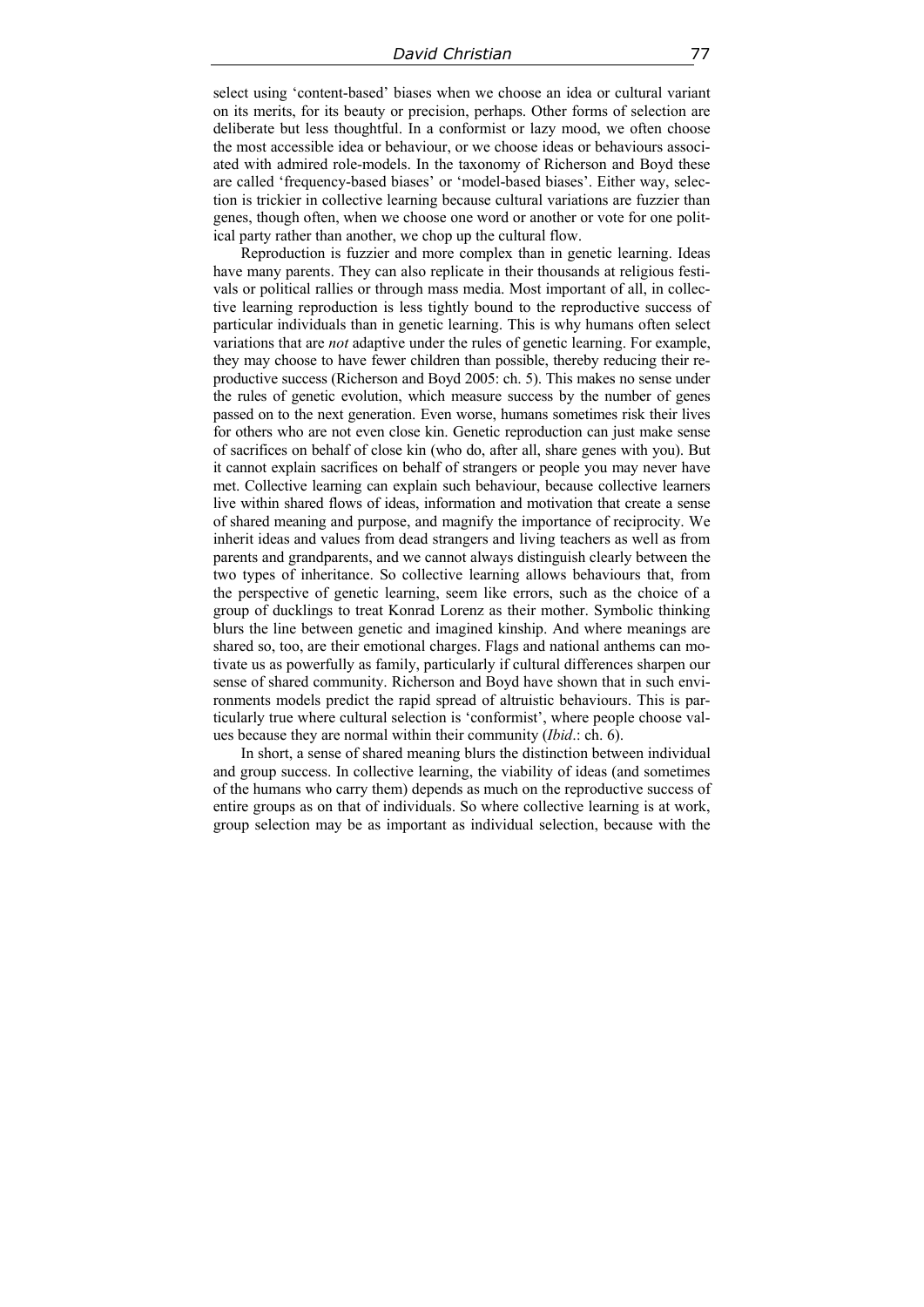flourishing of human culture, genes are no longer the primary shapers of behavioural change. Group mechanisms including shared cultural norms and social structures clearly play a profound role in explaining human behaviour. So we should not be surprised to find that humans collaborate so effectively in bands, tribes and nations as well as in families. Though the idea of group selection is fiercely contested at present (for two different positions see Pinker 2013 and Wilson 2007), something like group selection is surely at work in the evolution of human culture.

Finally, and most mysteriously, collective learning generates an entirely new form of change, cultural change. Like information, cultural change often seems to inhabit a limbo between the physical and mental worlds. John Searle, who has spent much of his career trying to explain cultural phenomena, argues that the cultural realm arises from 'shared intentionality', or the shared sense of meaning created by collective learning (not his term) (Searle 2010: 3–8 and passim). 'Shared intentionality' explains why only humans can assign conventional meanings or functions to people and objects. It matters if they agree to call a piece of paper a twenty-dollar bill. The agreement creates rights, obligations and possibilities; it motivates behaviours that go well beyond our sense of individual wants or needs. Searle argues that such agreements are the foundation of all social relations and institutions. They are what make human societies different.

### **Conclusion: Different Versions of the Darwinian Machine**

Wherever we see change swimming against the flow of entropy, we should suspect that a Darwinian machine is at work. Human history represents a spectacular example of this kind of change, so we should expect to find a Darwinian machine lurking somewhere within the discipline. Most historians have rejected this possibility, partly from fear of Social Darwinism, partly because the neo-Darwinian synthesis fit human history so poorly. But as we have seen, Darwinian machines come in different versions. A clearer appreciation of these differences may encourage historians, too, to explore the possibility that Darwinian mechanisms of some kind can help us explain the remarkable trajectory of human history. But they may also help us see human history itself as part of a much larger story of increasing complexity, most of which (perhaps all of which) was driven by Darwinian mechanisms of some kind.

'*Mutt.—Ore you astoneaged, jute you?*

*Jute. – Oye am thonthorstrok, thing mud*' (*Finnegans Wake*, Ch. 1).

#### **References**

**Blackmore S. 1999**. *The Meme Machine*. Oxford: Oxford University Press.

**Boyd R., and Richerson P. J. 2005.** *The Origin and Evolution of Cultures.* Oxford: Oxford University Press.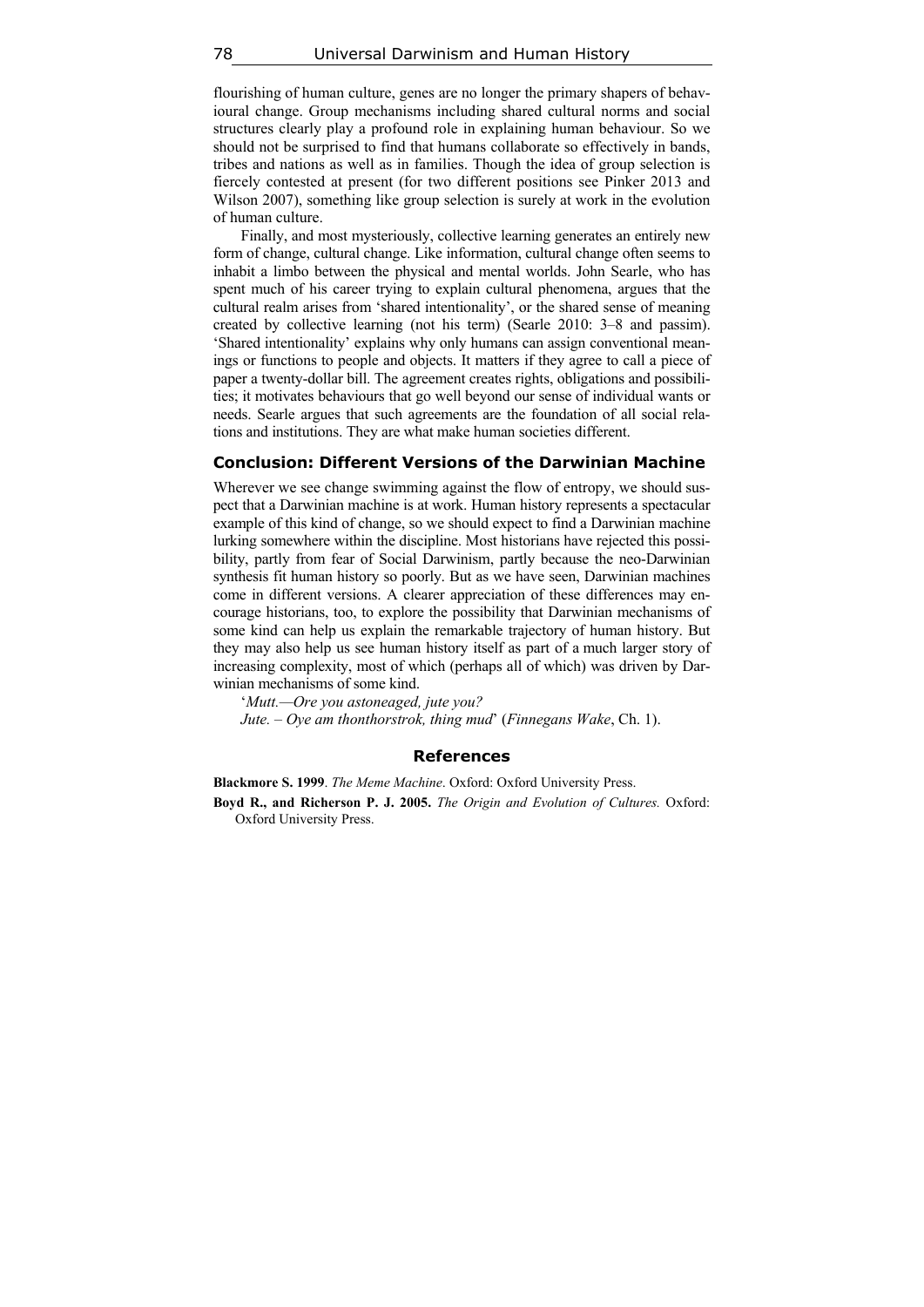- **Campbell D. T. 1960.** Blind Variation and Selective Retention in Creative Thought as in Other Knowledge Processes. *Psychological Review* 67(6): 380–400.
- **Campbell J. 2011.** *Universal Darwinism: The Path of Knowledge.* Create Space Independent Publishing Platform.
- **Christian D. 2004.** *Maps of Time: An Introduction to Big History*. Berkeley, CA: University of California Press.
- **Christian D. 2010.** The Return of Universal History. *History and Theory, Theme Issue* 49 (December): 5–26.
- **Christian D. 2012.** Collective Learning. *The Berkshire Encyclopedia of Sustainability: The Future of Sustainability* / Ed. by R. Anderson *et al.*, pp. 49–56. Gt. Barrington, MA: Berkshire Publishing.
- **Dawkins R. 1983.** Universal Darwinism. *Evolution from Molecules to Men /* Ed. by D. S. Bendall, pp. 403–425. Cambridge: Cambridge University Press.
- **Dawkins R. 2006.** *The Selfish Gene:*  $30<sup>th</sup>$  *Anniversary Edition.* Oxford: Oxford University Press.
- **Deacon T. 1998.** *The Symbolic Species: The Co-Evolution of Language and the Brain.*  New York: Norton.
- **Dediu D., and Levinson S. C. 2013.** On the Antiquity of Language: The Reinterpretation of Neanderthal Linguistic Capacities and its Consequences. *Frontiers in Psychology* 4 (July): 1–17.
- **Dennett D. C. 1995.** *Darwin's Dangerous Idea: Evolution and the Meaning of Life.*  London: Allen Lane.
- **Distin K. 2011.** *Cultural Evolution.* Cambridge: Cambridge University Press.
- **Donald M. 2001**. *A Mind so Rare: The Evolution of Human Consciousness.* New York – London: W.W. Norton and Co.
- **Fitch W. T. 2010.** *The Evolution of Language*. Cambridge: Cambridge University Press.
- **Floridi L. 2010.** *Information: A Very Short Introduction.* Oxford: Oxford University Press.
- **Geertz C. 2000 [1973].** *The Interpretation of Cultures.* New York: Basic Books.
- **Gleick J. 2011.** *The Information: A History, a Theory, a Flood.* New York: Pantheon.
- **Henshilwood, C. S.,** *et al.* **2011.** A 100,000-year-old Ochre Processing Workshop at Blombos Cave, South Africa. *Science* 334(6053): 219–222.
- **Hofstadter R. 1944.** *Social Darwinism in American Thought.* Philadelphia, PA: University of Philadelphia Press.
- **Jablonka E., and Lamb M. J. 2005.** *Evolution in Four Dimensions.* Cambridge, MA: MIT Press.
- **Leonard T. C. 2009.** Origins of the Myth of Social Darwinism: The Ambiguous Legacy of Richard Hofstadter's Social Darwinism in American Thought. *Journal of Economic Behavior & Organization* 71: 37–51.
- **Lloyd S. 2007**. *Programming the Universe: A Quantum Computer Scientist Takes on the Universe.* New York: Vintage.
- **MacIntyre A. 2001.** *Dependent, Rational Animals: Why Human Beings Need the Virtues.* Chicago, IL: Open Court.